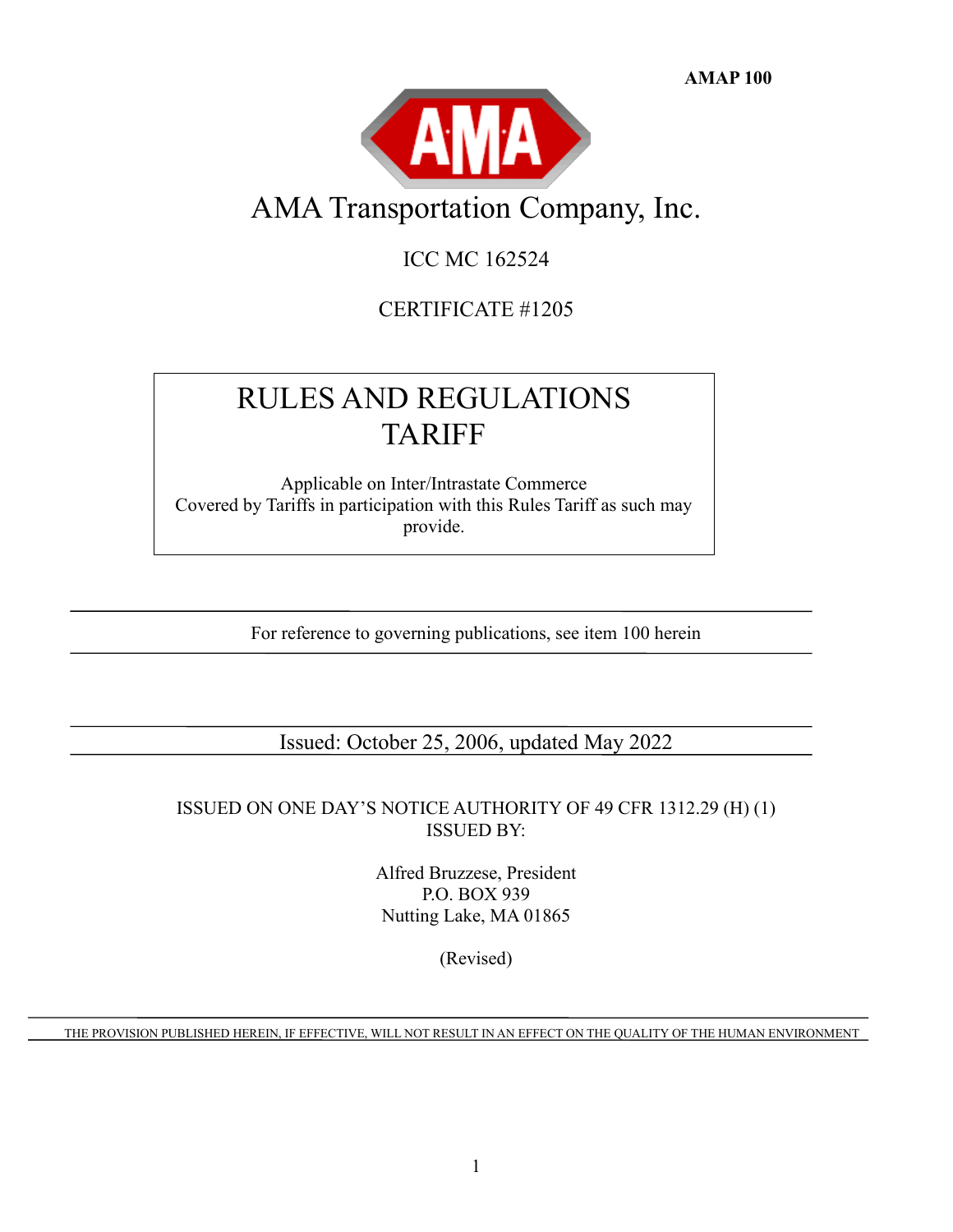# TABLE OF CONTENTS

| <b>SUBJECT</b>                                                    | <b>ITEM PAGE</b> |                |
|-------------------------------------------------------------------|------------------|----------------|
| Abbreviations, explanations of                                    | 3000             | 23             |
| Arbitrary charge, New York City                                   | 170              | 3,4            |
| Arbitrary charge, Greater Boston                                  | 995              | 21             |
| Alcoholic Beverage Fee                                            | 989              | 21             |
| Appointments- LTL Time Specific                                   | 542              | 8              |
| Arrival notice and undelivered freight                            | 140              | $\overline{3}$ |
| <b>Carrier Liability</b>                                          | 815              | 17, 18         |
| Charges, payment of                                               | 499              | 5              |
| Claims, applicability of regulations                              | 410              | $\overline{4}$ |
| Classification, of commodities                                    | 420              | $\overline{4}$ |
| Commencement of Time                                              | 547              | 8,9            |
| <b>Convention Center Deliveries</b>                               | 540              | 8              |
| Customs or in bond shipments                                      | 480              | 5              |
| Density Minimum Charge                                            | 673              | 14,15          |
| Detention of vehicles with power units                            | 500              | 6              |
| Detention of vehicles without power units                         | 510              | 6              |
| Detention of vehicles less than truckload                         | 520              | 7.8            |
| Dock handling charges for transshipments                          | 515              | 6              |
| Fuel surcharge program                                            | 162              | $\overline{3}$ |
| Governing publications                                            | 100              | $\overline{3}$ |
| Hazardous Material Surcharge                                      | 827              | 19             |
| Impracticable operations                                          | 570              | 11             |
| Inside delivery                                                   | 575              | 13             |
| Island ferry charge                                               | 572              | 13             |
| Liftgate equipment                                                | 999              | 22             |
|                                                                   |                  |                |
| <b>Limited Access</b>                                             | 571-571A         | $11 - 12$      |
|                                                                   | 822              | 18             |
| Liability not assumed                                             | 810              | 16, 17         |
| Limits of Liability<br>Lineal Foot Rule/Rate Discount Application | 671              | 14             |
| <b>Mixed Shipments</b>                                            | 430              | 4,5            |
| Non-commercial service                                            | 530              | 8              |
| Notify charge                                                     | 545              | $8\,$          |
| Over dimension freight                                            | 670              | 13             |
| Pandemic-COVID-19                                                 | 1010             | 22             |
|                                                                   |                  | 15             |
| Pickup or delivery                                                | $750-A$<br>750   | 15             |
| Pickup and delivery service                                       | 756              | 15,16          |
| Pickup and delivery service holidays<br>Protective service        | 820              | 18             |
| Quotations of estimated charges                                   | 825              | 18.19          |
| Redelivery, reconsignment, or diversion                           | 830              | 19             |
| <b>Residential Delivery Fees</b>                                  | 991              | 21             |
| Returned undelivered shipments                                    | 860              | 19             |
| Special labor and services                                        | 890              | 19             |
| Single shipment surcharge                                         | 1000             | 22             |
|                                                                   | 555              | 11             |
| Sort/segregate charges<br>Stop offs                               | 900              | 19,20          |
| Storage                                                           | 910              | 20             |
| Time Sensitive / Critical deliveries                              | 550              | 9,10,11        |
| Toll Charge                                                       | 988              | 21             |
| Vehicles furnished but not used                                   | 985              | 20             |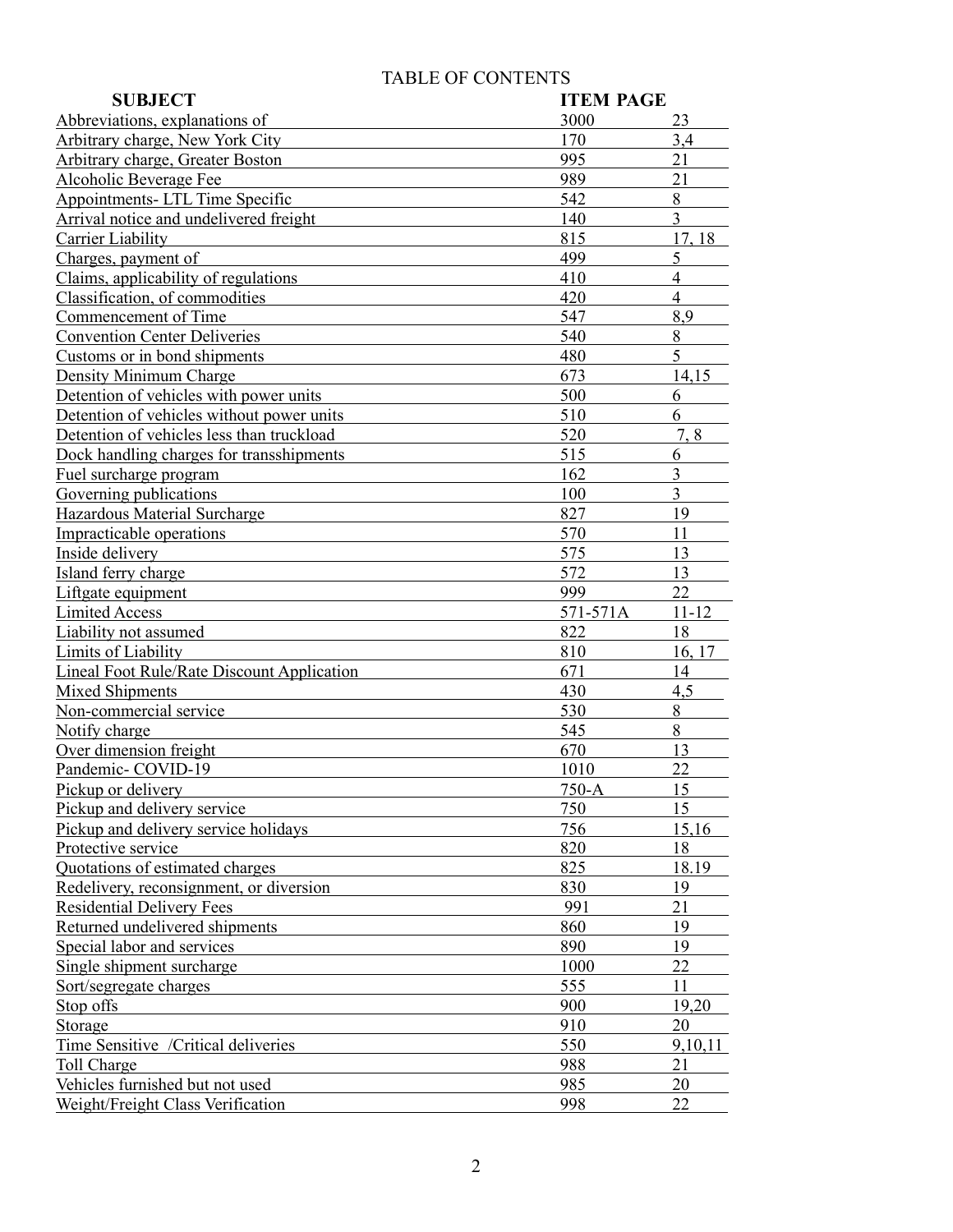## **GOVERNING PUBLICATIONS**

This Tariff is governed, except as otherwise provided herein by the following described tariffs, and by revisions, amendments, or successive issues thereof.

| <b>TITLE</b>                                      |            | <b>TARIFF DESIGNATION</b> |
|---------------------------------------------------|------------|---------------------------|
| National Motor Freight Classification             | NMF 100    |                           |
| National Motor Freight Traffic Association, Agent |            |                           |
| Household Goods Mileage                           | <b>HGB</b> | $-100$                    |
| Household Goods Carrier Bureau, Agent             |            |                           |

#### **ITEM 140**

## ARRIVAL NOTICE AND UNDELIVERED FREIGHT

Actual tender of delivery at consignee's place constitutes the notice of the arrival of a shipment except that for shipment requesting notification prior to delivery, notice of arrival shall be assessed a charge of 15.00

## **ITEM 162**

#### FUEL SURCHARGE PROGRAM

The amount of fuel surcharge will increase and decrease as the New England average is determined by the United States Department of Energy.

| Fuel         | Per            | Fuel         | Per            | ັ<br>Fuel    |                   |                  | Per            |
|--------------|----------------|--------------|----------------|--------------|-------------------|------------------|----------------|
| Cost         | Gallon         | Cost         | Gallon         | Cost         | <b>Per Gallon</b> | <b>Fuel Cost</b> | Gallon         |
| <b>CENTS</b> | <b>PERCENT</b> | <b>CENTS</b> | <b>PERCENT</b> | <b>CENTS</b> | <b>PERCENT</b>    | <b>CENTS</b>     | <b>PERCENT</b> |
| 110-115      | 5.5            | 1651-170     | 11             | 2201-225     | 16.5              | 2751-280         | 22             |
| 1151-120     | 6              | 1701-175     | 11.5           | 2251-230     | 17                | 2801-285         | 22.5           |
| 1201-125     | 6.5            | 1751-180     | 12             | 2301-235     | 17.5              | 2851-290         | 23             |
| 1251-130     | 7              | 1801-185     | 12.5           | 2351-240     | 18                | 2901-295         | 23.5           |
| 1301-135     | 7.5            | 1851-190     | 13             | 2401-245     | 18.5              | 2951-300         | 24             |
| 1351-140     | 8              | 1901-195     | 13.5           | 2451-250     | 19                | 3001-305         | 24.5           |
| 1401-145     | 8.5            | 1951-200     | 14             | 2501-255     | 19.5              | 3051-310         | 25             |
| 1451-150     | 9              | 2001-205     | 14.5           | 2551-260     | 20                | 3101-315         | 25.5           |
| 1501-155     | 9.5            | 2051-210     | 15             | 2601-265     | 20.5              | 3151-320         | 26             |
| 1551-160     | 10             | 2101-215     | 15.5           | 2651-270     | 21                | 3201-352         | 26.5           |
| 1601-165     | 10.5           | 2151-220     | 16             | 2701-275     | 21.5              | 3251-330         | 27             |
|              |                |              |                |              |                   | 3301-335         | 27.5           |

The fuel shall increase by .05% for every five-cent increase in the average weekly New England fuel cost. DOE Energy information Administration National Energy information center (202) 586-6966

## **ITEM 170**

## NEW YORK CITY ARBITRARY CHARGE

New York City arbitrary applies to all shipments with the destination/origin zip of 100-102 a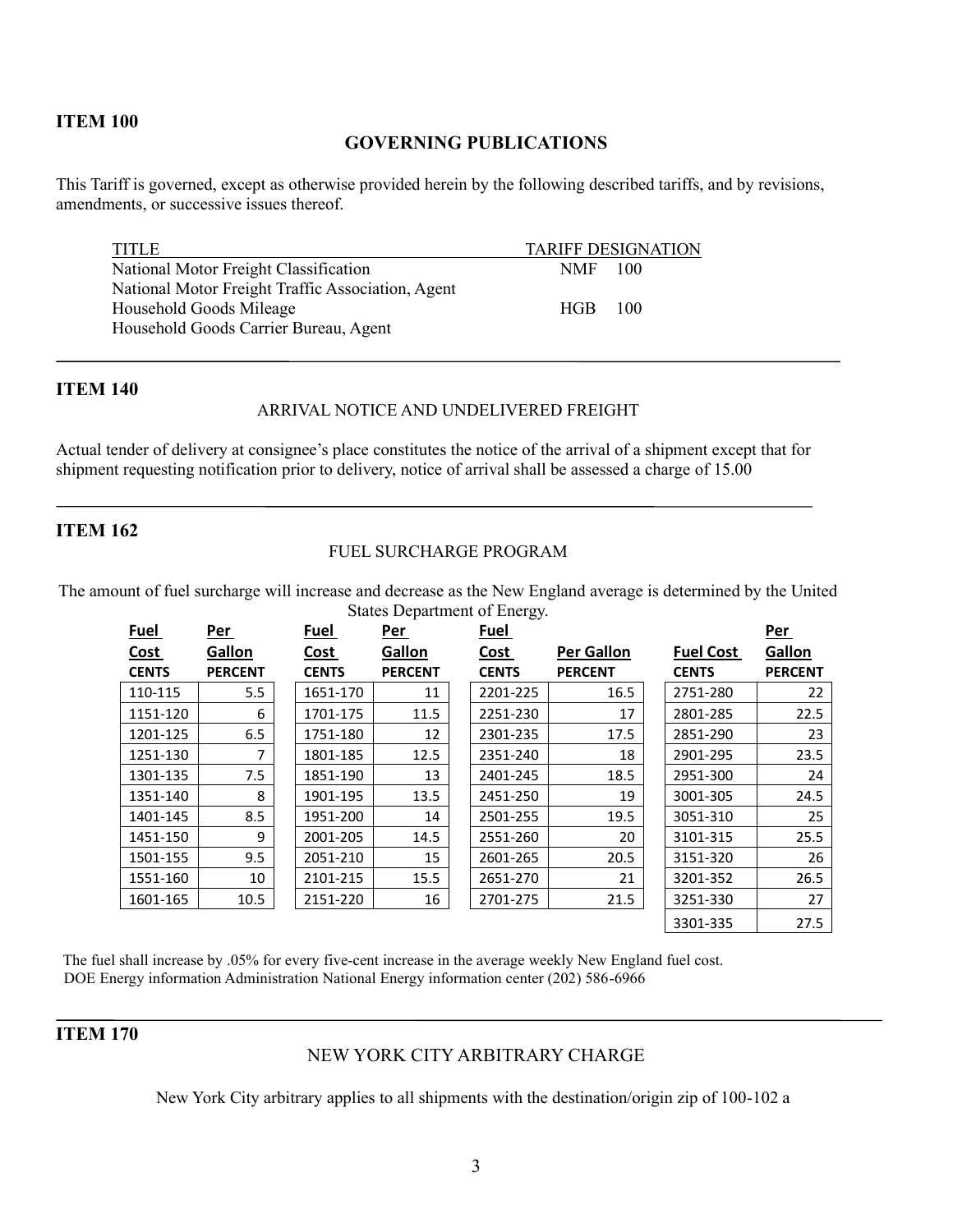charge of \$65.00 will be assessed above and beyond the applicable freight charge. Shipments destined to. Staten Island 103, Bronx 104, Brooklyn 112, and Queens 111,113,114,116 will have an additional fee of \$18.00

#### **ITEM 410**

## CLAIMS APPLICABLITY OR DEDUCTIBLE

A claim for loss or damage, to cargo shall not be voluntarily paid by the carrier unless filed in writing within nine (9) months of the date of delivery with the receiving or delivering carrier, or carrier issuing the bill of lading or receipt, or carrier on whose line the alleged loss, damaged occurred. Claims for concealed damage must be submitted to carrier on whose line the alleged damage occurred no later than (5) days from the date of delivery.

All persons involved with a shipment shall fully mitigate loss, damaged claims on equitable basis, and will be subject to the following restrictions:

> 1. Claims or suits for less than \$100.00 shall not be filed and no claim shall be paid if the net pay amount is less than \$100.00.

> > **(OR)**

2. It is mutually agreed that \$100.00 will be deducted from the net claim.

#### **ITEM 420**

#### CLASSIFICATION OF COMMODITIES-EXCEPTIONS TO THE NMFC

All rates and charges in this tariff and tariffs referring hereto are governed by the National Motor Classification, except as follows:

The density for the classes of freight in column A are restricted to the minimum density in pounds per cubic feet as shown in the corresponding row in column B.

| Column A<br>Class | Column B<br>Minimum Density (in pounds per cubic feet) |
|-------------------|--------------------------------------------------------|
| 300               |                                                        |
| 250               | ∍                                                      |
| 150               | 4                                                      |
| 125               | 6                                                      |
| 100               | 8                                                      |
| 92.5              | 10                                                     |
| 85                | 12                                                     |
| 70 & 77.5         | 15                                                     |

When commodities classified by the National Motor Classification exceed the minimum pounds per cubic foot listed in Column B (above), the commodity shall be assigned the classification shown above which corresponds to the actual density. Example, if a commodity is classified as class 70 such as bakery goods, noi and the density of the specific product is eleven pounds per cubic foot; carrier shall adjust the classification to a class 92.5.

#### **ITEM 430**

#### MIXED SHIPMENTS

1. When a number of different articles are shipped at one time by one consignor from one point of origin to one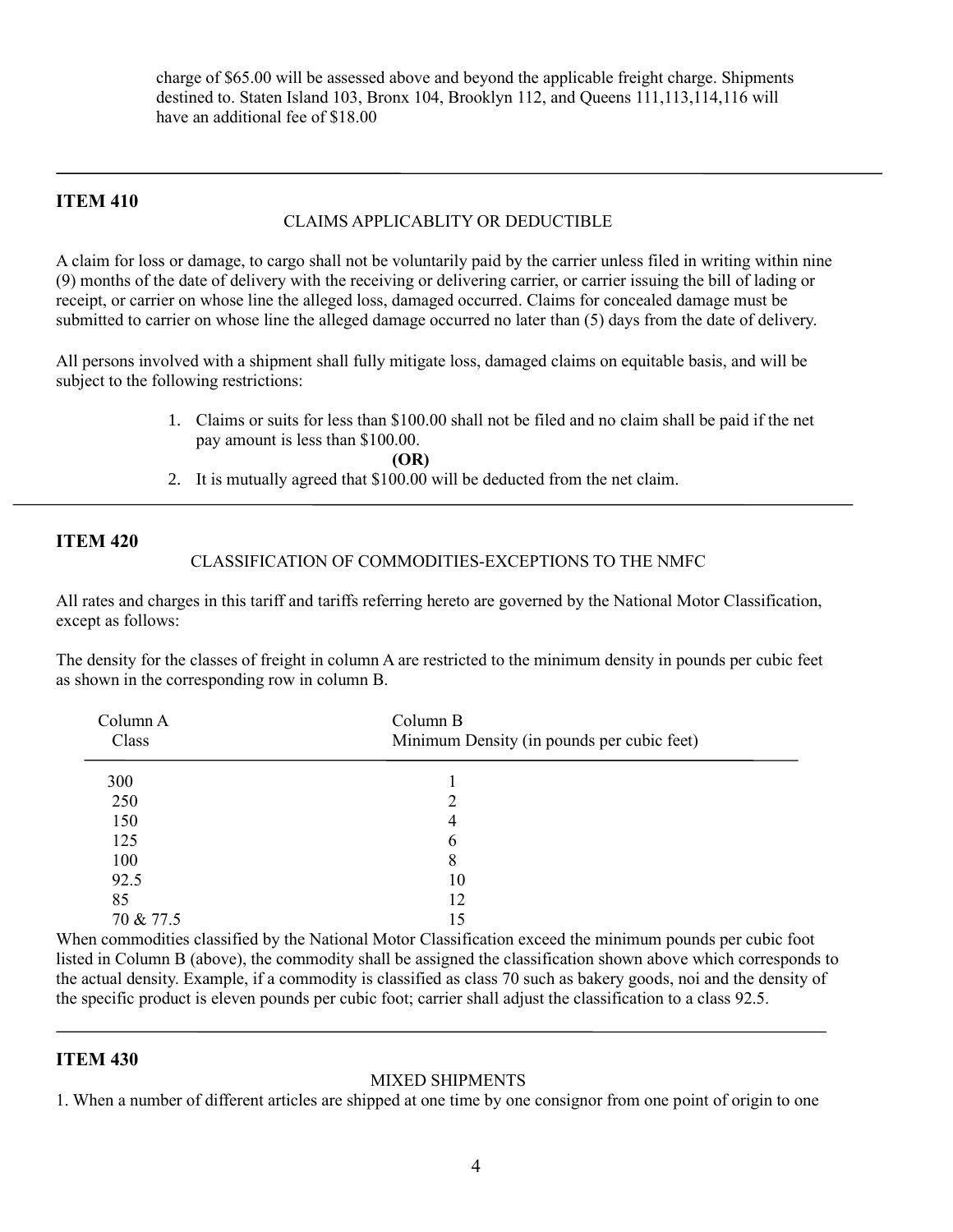consignee at one destination on one Bill of Lading as a mixed shipment, the shipment will be charged at the actual weight, at the rate applicable to each article. Should the charge of a higher weight produce a lower charge, the shipment will be billed; accordingly, any deficit in the weight will be billed at the rate applicable to the lowest rated article in the shipment.

2. If through a re-weigh process conducted by the carrier, a mixed shipment should produce a higher or lower weight for the entire shipment and through the re-weigh process, it is not a practical to separate the weight by commodity, the charge in weight will be applied to the highest rated item. Upon submission of satisfactory proof that the weight correction should be appointed to the other article(s) of the shipment, the weight distribution will be adjusted accordingly.

3. Exception to NMFC Item 640; Sec. 3 (b) – Separate Articles

At carrier's sole discretion, a shipment that contains multiple commodities which, according to the NMF 100 Series, have a density driven classification within the same piece, package, or shipment the classification of said shipment will be as per Column B determined by using the average density of the shipment in Column A

| Column B     |
|--------------|
| Apply Class: |
| pcf 400      |
| pcf 300      |
| pcf 250      |
| pcf 175      |
| pcf 125      |
| pcf $100$    |
| pcf 92.5     |
| pcf $85$     |
| pcf $70$     |
| pcf $65$     |
| pcf $60$     |
| pcf $55$     |
| pcf $50$     |
|              |

## **ITEM 480**

## CUSTOM OR IN BOND SHIPMENTS

In addition to all other legally applicable charges, shipments moving in the United States customs bond will be subject to the following charges in cents per hundred pounds.

| When the weight of the shipment is: |     | the charge will be: | Minimum charge: |
|-------------------------------------|-----|---------------------|-----------------|
| 1 to $11,999$ pounds                | 117 |                     | \$25.00         |
| 12,000 to 19,999 pounds             | 101 |                     | \$25.00         |
| 20,000 to 35,999 pounds             |     |                     | \$25.00         |
| 36,000 and over                     |     |                     | \$25.00         |
|                                     |     |                     |                 |

## **ITEM 499**

## PAYMENT OF CHARGES

Payment of freight charges shall be made within Thirty (30) days. A finance charge of 1 1/2 % per month or fraction thereof shall be imposed on unpaid invoices after Sixty (60) days. Any applicable discount allowance will be withdrawn on unpaid invoices after Sixty (60) days.

In the event of nonpayment, the carrier shall be entitled to all reasonable cost of collection including, but not limited to, certified mail cost, special handling, collection agency fees, attorney's fees, and court cost in addition to the charges specified in this item.

No freight claim or other claim shall be processed against a shipment until all applicable freight charges are paid in full.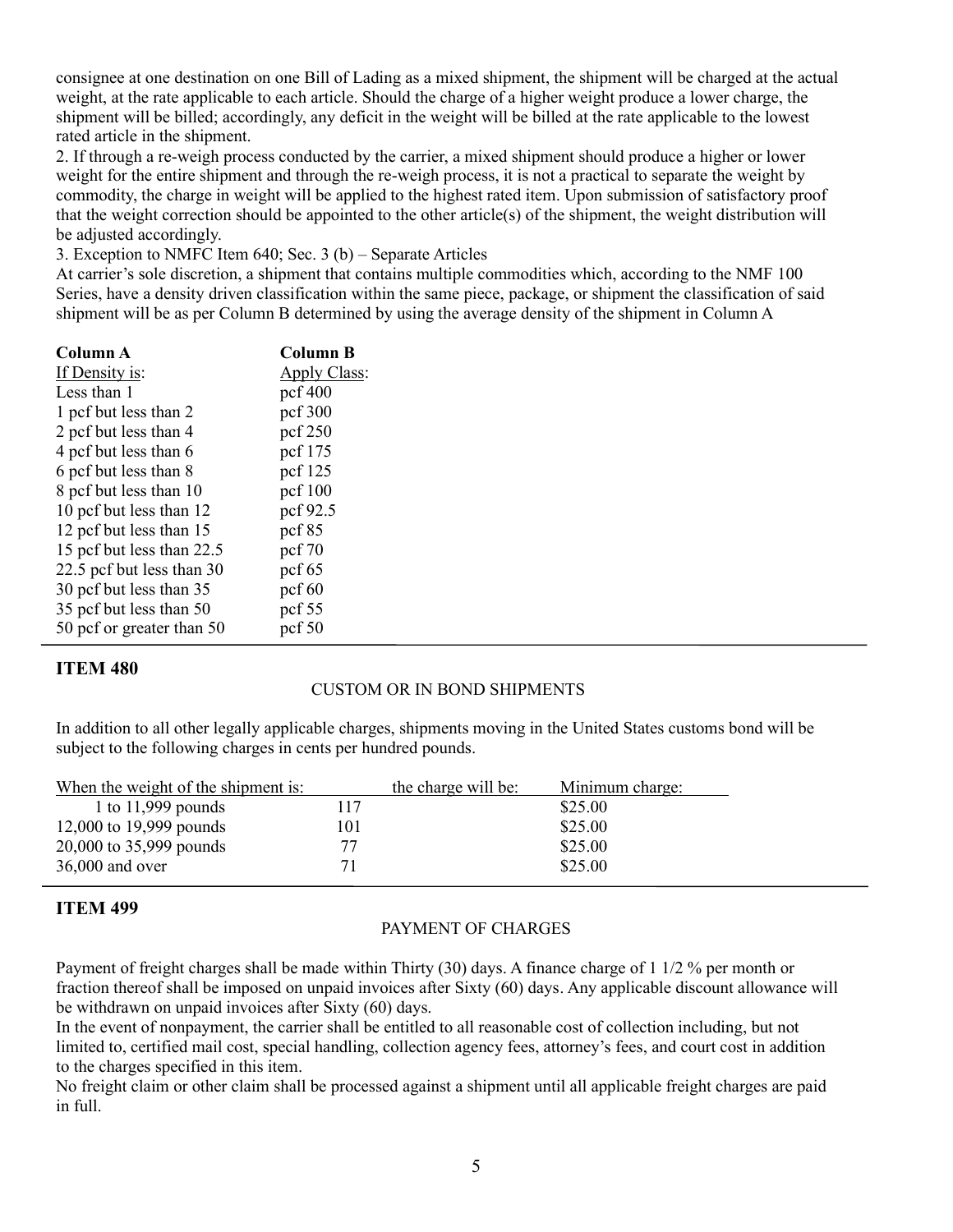#### DETENTION- VEHICLES WITH POWER UNITS

This item applies when carrier's vehicles with power units are delayed or detained on the premises designated of consignor, consignee, or on other premises designated by them, or as close thereof as conditions will permit, subject to the following:

- 1. Free time shall be two (2) hours from the time the driver arrives at the point of pickup or delivery.
- 2. The charge for vehicle beyond free time shall be \$35.50 for each fifteen (15) minute period or fraction thereof, subject to a minimum of \$125.00.

## **ITEM 510**

#### DETENTION – VEHICLES WITHOUT POWER UNITS SPOTTING OF TRAILERS

After the expiration of 24 hours free time, charges for detaining a trailer will be assessed as follows:

| When the delay per vehicle beyond free time is:                                                                | The charge for the vehicle will be: |
|----------------------------------------------------------------------------------------------------------------|-------------------------------------|
| For each of the first and second Twenty-four (24)<br>Hours Periods or fractions thereof (Saturdays, Sundays,   |                                     |
| For each of the third and fourth Twenty-four (24)<br>Hour Periods or fractions thereof (Saturdays, Sundays     |                                     |
| For the fifth and each succeeding in Twenty-four (24)<br>Hour Periods or fractions thereof (Saturdays, Sundays |                                     |

#### **ITEM 515**

#### DOCK HANDLING CHARGES FOR TRANSSHIPMENTS

Shipments delivered to the carrier's dock that are to be tendered to other carriers (transshipments) shall be assessed the following handling charges:

Service performed: CHARGE Bill of Lading preparation charge \$3.25 per order Carrier to provide pallets \$20.00 per pallet Palletized freight \$0.95 per cwt, subject to a Minimum Charge of \$75.55 Not unitized freight (See Note) \$27.00 per man per 30 minutes subject to a minimum charge of \$110.00 per trailer.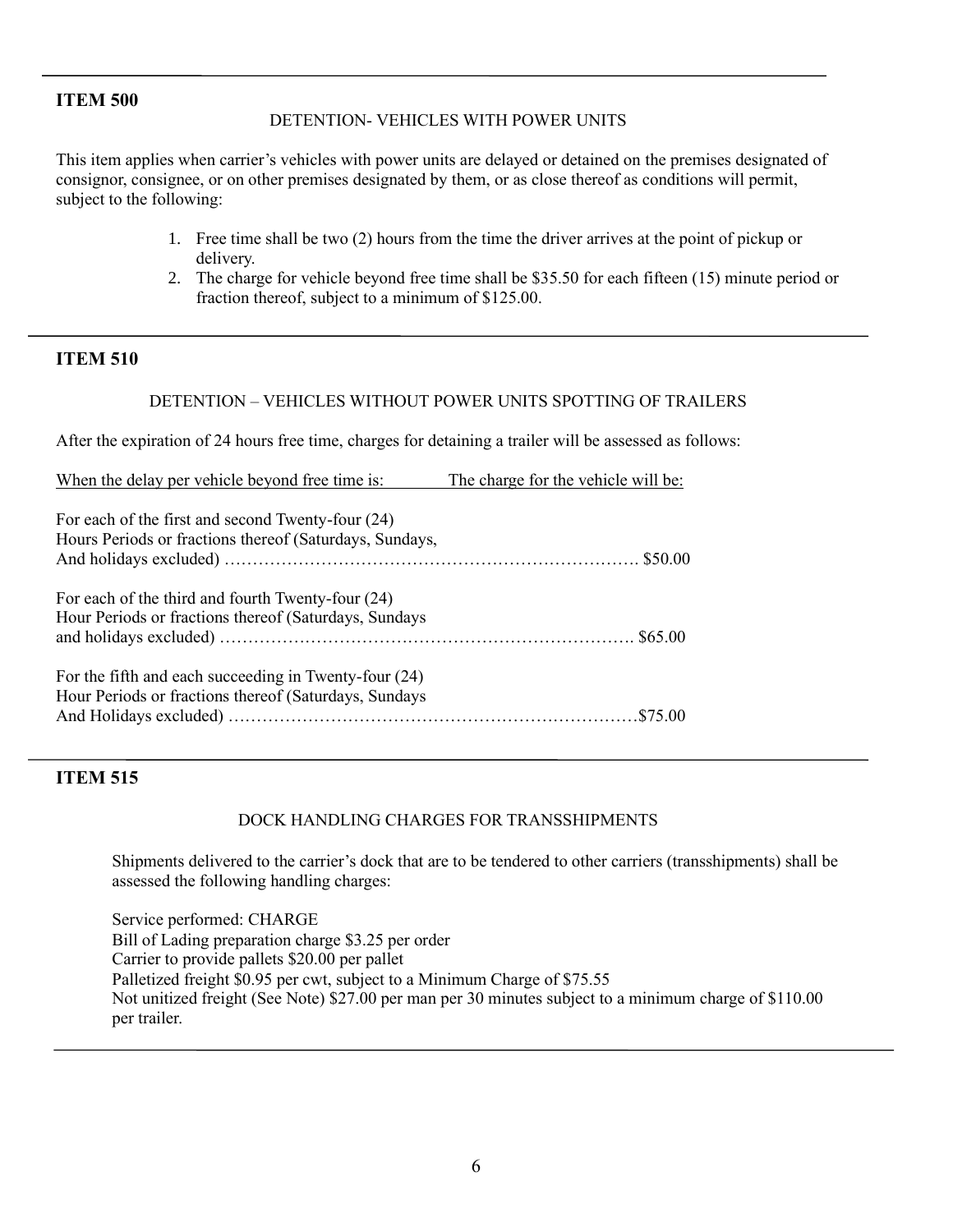#### DETENTION- VEHICLES PICKING UP OR DELIVERING SHIPMENTS SUBJECT TO LESS-THAN-TRUCKLOAD OR ANY QUANITY WEIGHTS

SECTION A- On shipments subject to less-than-truckload or any quantity rates and when due to no disability, fault, or negligence on the part of the carrier, the loading or unloading of the freight is delayed beyond the free time authorized in section B, the assessment of charges will be made as follows:

- 1. Charges for detention time at point of origin or in effecting delivery at docks, piers wharves or steamship terminals shall be assessed to and collected from the shipper.
- 2. Charges for detention time at point of destination or in effecting pickups at docks, piers, or steamship terminals shall be assessed to and collected from the consignee.
- 3. When more than one shipment is received from or delivered to a dock, pier, wharf, or steamship terminal on one or more vehicles at one time and a delay cannot be allocated to a specific shipment, the charge for detention time, if any, on such pickup or delivery will be distributed on a pro-rata basis, by weight to all of the shipments comprising the pick up or delivery.
- SECTION B Free time per vehicle shall begin at the time the driver notifies the consignor or consignee, or party entitled to load unload, that the vehicle is available for loading or unloading or upon time of scheduled appointment. Free time for either service will be as follows:
	- 1. Fifteen (15) minutes of free time will be allowed per stop, regardless of the number of shipments constituting the pickup or delivery.
	- 2. In the event the driver's lunch period occurs after the driver notifies the consignor or consignee, or party entitled to load or unload that the vehicle is available for loading or unloading, is completed, such lunch period, not to exceed on (1) hour, will be in addition to the free time designated herein.
	- 3. Fifteen (15) minutes of free time will be allowed for the loading of each weigh unit of freight (or any portion thereof) in accordance with its class rating as provided in the National Motor Freight Classification (see item 100) or in this tariff, whichever is applicable as indicated below, regardless of the number of shipments constituting the pickup or delivery.
	- 4. Maximum allotted free time not to exceed 120 minutes regardless of the NMFC.
	- 5. The charge for vehicle detention beyond free time shall be \$35.50 per each fifteen (15) minute period or fraction thereof, subject to a minimum of \$125.00.

| Freight Class  | Weight Unit per Fifteen (15) Minute Period |
|----------------|--------------------------------------------|
| $50 - 55$      | 2,000                                      |
| 60-65          | 1,500                                      |
| 70-77          | 1,000                                      |
| 85-92          | 500                                        |
| 100            | 300                                        |
| Multiple Class | 1,000                                      |

- SECTION C Computation of detention time and charges:
	- 1. Where pick up or delivery time exceeds the free time computed as provided in section B, such excess time shall be considered detention time.
	- 2. Except as provided the charge for detention shall be \$35.50 per fifteen (15) minute period or fraction thereof.
- SECTION D A record of time consumed in loading or unloading must be maintained and kept available for inspection at all times. In the case of delivery, this information may be shown on carriers' delivery receipt or other appropriate time record, in the case of pick up, an appropriate time record must accompany customer's shipping order. In either case, driver's time record shall become a permanent part of such delivery receipt or freight bill.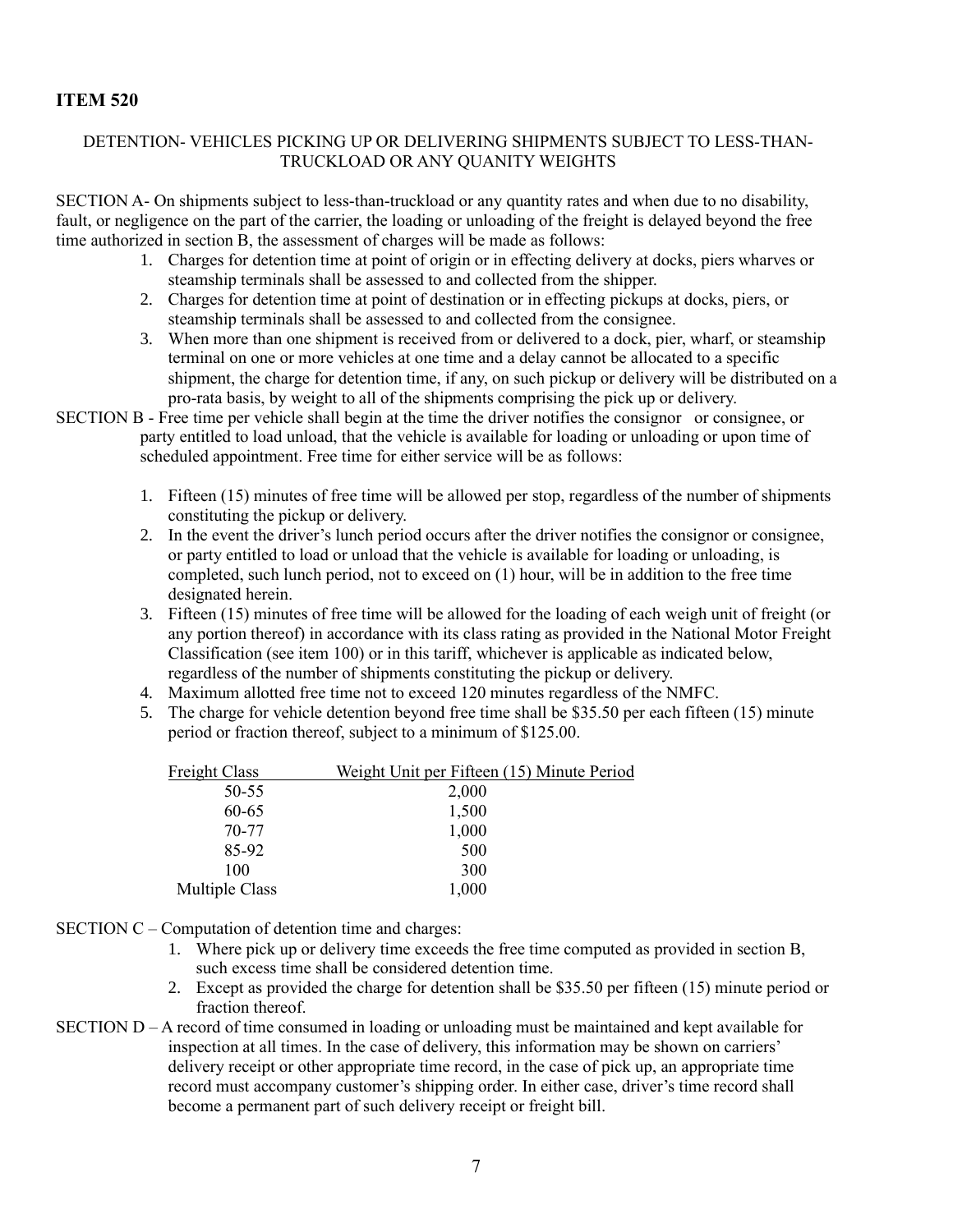SECTION E - Where through no fault of the carrier, the unloading of the entire shipment is not accompanied during the business hours of the consignee on the day of the initial tender, and the freight is again tendered for delivery, both the detention charges provided for in this item and the redelivery charges provided for in this tariff will be assessed.

#### **ITEM 530**

#### NON COMMERICIAL PICK UP/ DELIVERY SERVICE

When either a pickup /delivery service is requested to be performed in an area zoned other than commercial the following additional charges are to apply along with any other applicable accessorial:

- a) Construction site delivery \$47.00 or \$5.95 cwt
- b) School zone delivery \$47.00 or \$5.95 cwt
- c) Residential/farm delivery  $$68.65$  or \$4.25 cwt see Item 991
- d) Airport pick-up and delivery \$58.00 or \$3.10 cwt

#### **ITEM 540**

#### CONVENTION CENTER DELIVERIES

When a customer requests a delivery to or from a Convention center, a \$325.00 surcharged will be assess in addition to the regular freight rate, for deliveries that are made Monday thru Friday. Weekend and holiday services to or from a convention center will be subject to the regular freight rate plus a \$325.00 surcharge with a minimum of \$750.00.

#### **ITEM 542**

#### APPOINTMENTS - LTL TIME SPECIFIC

When a sharp appointment time is needed on an LTL shipment of less than 10 pallets and less than 15,000 lbs. are required to effect delivery, carrier will assess an appoint fee of \$127.50 in addition to the applicable freight charges. This applies when a delivery will not be accepted when or if the shipment is late or early.

## **ITEM 545**

## NOTIFY CHARGE

When carrier notifies consignee or shipper by telephone to schedule a pickup/delivery, a fee of \$24.

## **ITEM 547**

#### COMMENCEMENT OF TIME

A) Commencement and Termination

1 The time per vehicle shall begin to run upon actual notification by carrier's employee to a responsible representative of consignor, consignee, or other designated party at the premises of pickup or delivery of the arrival of the vehicle for loading or unloading.

Upon such notification, the responsible representative may enter the time of arrival onto carrier's detention record. If the representative refuses to enter the time, then carrier's employee will enter the time and it will be binding upon each party.

2 Time shall end upon completion of loading or unloading except as provided for in paragraph "C" of this section. Upon such completion, a responsible representative of consignor, consignee, or other designated party may enter the time of completion onto the carrier's detention record. If the representative refuses to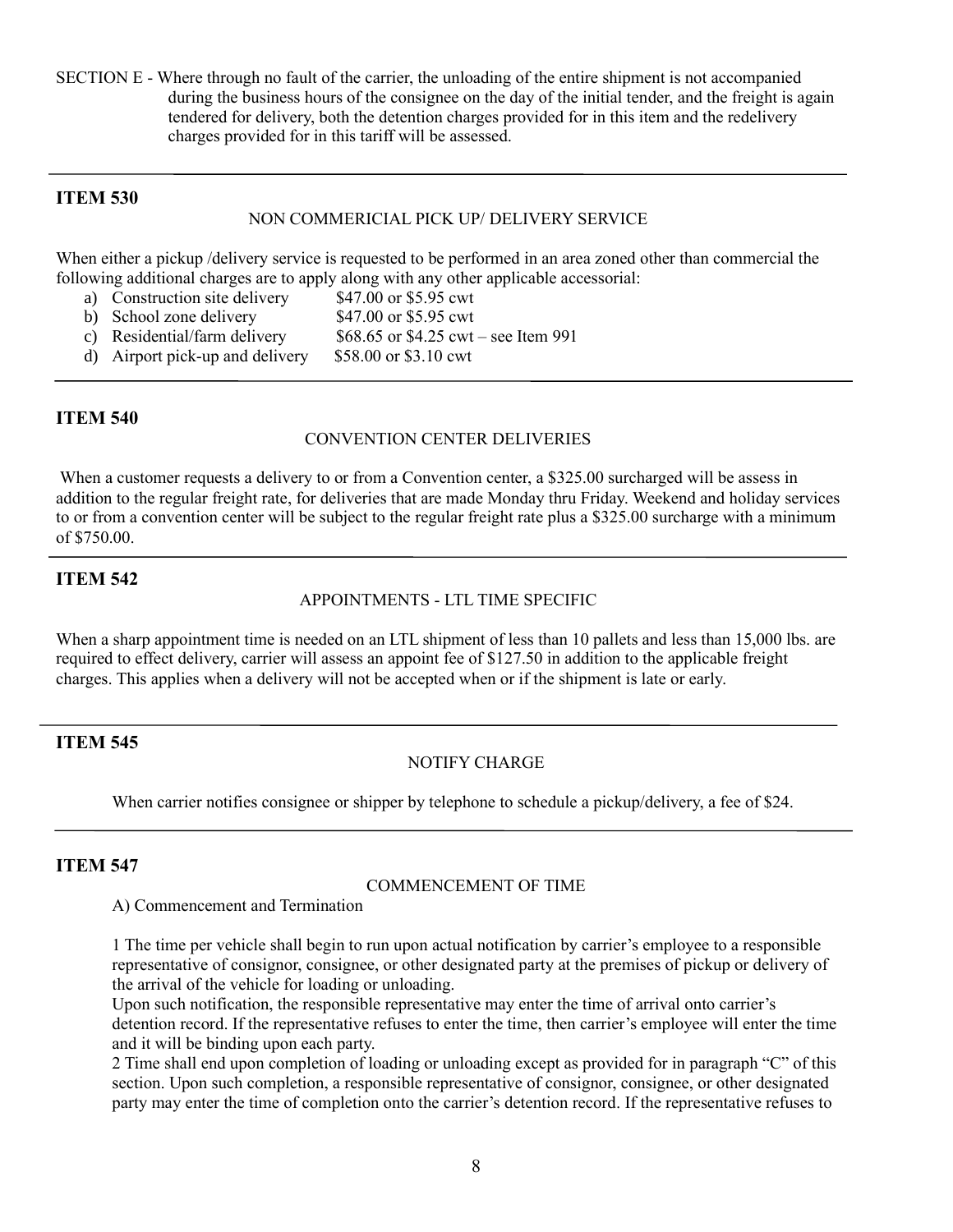enter the time, then the carrier's employee will enter the time and it will be binding.

#### B) Prearranged Scheduling

1 Upon reasonable request of consignor, consignee, or others designated by them, carrier will, without additional charge, enter a prearranged schedule for arrival of the vehicle for loading or unloading during the carrier's normal business hours. Request for prearranged scheduling may be oral or in writing. 2 If carrier is unable to maintain the appointment time, the parties shall have the option to reschedule the appointment. If such an agreement cannot be reached, then detention time shall be computed from the time loading or unloading begins. If carrier arrives early, then detention time shall be computed from the time unloading or loading begins, but no later than the original appointment time. 3 Scheduling time for the unloading of the vehicles should be prior to the time storage charges would begin to accrue, otherwise storage charges will be assessed as provided in the applicable tariff.

C) Conditions Governing the Computation of Time

1 Computations of time are subject to and are to be made within the normal business hours at the designated place, consignor, consignee, or other party designated by them shall have the option:

- a) To request that the vehicle without power remain at its premises subject to the provisions of Section 4(d); or
- b) To request that the vehicle with power be returned to carrier without being subject to charges for storage or redelivery so long as free time has not yet expired. When the vehicle is returned for completion of loading or unloading the computation of any remaining free time will resume. If free time has expired and detention has begun to accrue, storage or redelivery charges as may otherwise be provided will be assessed.

## **ITEM 550**

## TIME CRITICAL DELIVERY CHARGES

Shipments must be tendered on "Uniform Straight," "Straight Bill-of-Lading – Short Form" or "Straight" bill-of-lading forms as shown in the NMFC. The customer may request *TIME CRITICAL SERVICE* by notifying an AMA Transportation Customer Service Representative or by noting on the bill of lading "By Noon or Day," "Guarantee by Noon or Day," "Must Deliver by Noon," "AM Delivery Needed" or any related verbiage requesting delivery before 12:00 PM. The requested *TIME CRITICAL SERVICE* must be clearly indicated on the bill of lading located either in a Special Instructions area or directly beneath the consignee.

This service provides a guarantee that the shipment will deliver within the standard number of days established for the transit time between the origin and destination points listed on the bill of lading. This standard transit time will be that listed on the web page, the day the shipment is tendered. Only points that provide direct service are included. The five-digit zip codes will establish the points of origin and destination.

These charges shall be guaranteed by the party requesting the service.

The following schedule of charges applies:

| <b>Type of Priority</b> |                                                  | 5,000 lbs | 5,001<br><u>thru</u><br>10,000 | 10,001 thru | <u>Over</u><br>20,000 |
|-------------------------|--------------------------------------------------|-----------|--------------------------------|-------------|-----------------------|
| <b>Service</b>          | <b>Definition</b>                                | or less   | <u>Ibs</u>                     | 20,000 lbs  | <u>Ibs</u>            |
| <b>Guaranteed Day</b>   | Available for delivery<br>by end of business day | \$40.00   | \$50.00                        | \$100.00    | \$300.00              |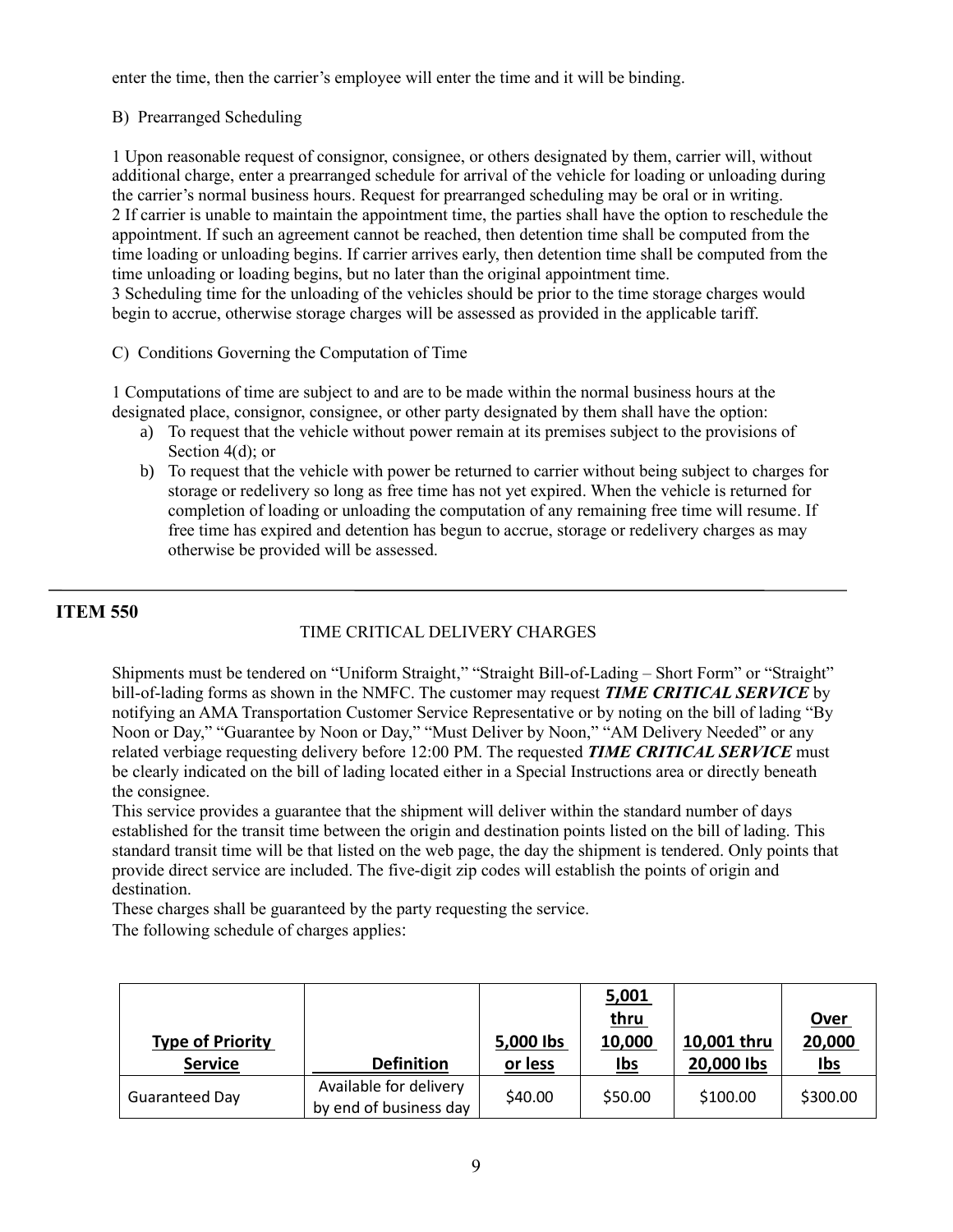|                                                                                                | (5:00 P.M.) of<br>established delivery<br>standard to any direct<br>point.                                 |                                                                                             |          |          |          |
|------------------------------------------------------------------------------------------------|------------------------------------------------------------------------------------------------------------|---------------------------------------------------------------------------------------------|----------|----------|----------|
| Guaranteed A.M.                                                                                | Available for delivery<br>by 12:00 Noon of<br>established delivery<br>standard to any direct<br>point.     | \$50.00                                                                                     | \$70.00  | \$150.00 | \$400.00 |
| A.M. Delivery by 9:00<br>am                                                                    |                                                                                                            | \$160.00                                                                                    | \$200.00 | \$350.00 | \$500.00 |
| Guaranteed before<br>10:00 A.M (Note B)                                                        | Available for delivery<br>before 10:30 A.M. of<br>established delivery<br>standard to any direct<br>point. | \$125.00                                                                                    | \$150.00 | \$300.00 | \$500.00 |
| <b>Guaranteed Express</b><br>(Including Same Day,<br>Saturday, Sunday, and<br>Holiday service) | Delivers on the day<br>and time agreed                                                                     | Negotiated<br>charge<br>between<br>carrier and<br>the payer<br>of the<br>freight<br>charge. |          |          |          |

Time Critical Guarantee will not be liable for any failure to perform its PRIORITY SERVICE or for loss, damage or delay to any of the goods described in the bill of lading when delay is caused by an act of God, public enemies, riots, strike, or other work stoppage or labor unrest, a defect or inherent vice in the goods, acts of public authorities of law, quarantines, civil commotions or hazardous incidents to a state of war, compliance with laws, government regulations, orders or requirements, act of omission of shipper, consignee, or owner of the goods, or any cause beyond control.

Note A: Direct Service shipments are those shipments that move solely through the system. Note B: Shipments requesting guaranteed service must either be scheduled through Customer Service or

## activated when requesting a pickup on WWW.AMATRANS.COM.

## WHEN YOUR SHIPMENT IS TIME CRITICAL

*AMA* has the *SOLUTION***.** All our customers must do is follow these simple procedures: Notify us of a HOT NOTE SHIPMENT

1. *PICK UP MUST BE CALLED IN* and an *AMA CUSTOMER SERVICE REP OR A DISPATCHER* must be

notified of the critical nature of a specific shipment on the call in.

2. On *INBOUND ROUTED SHIPMENTS*, the consignee who routes the shipment should take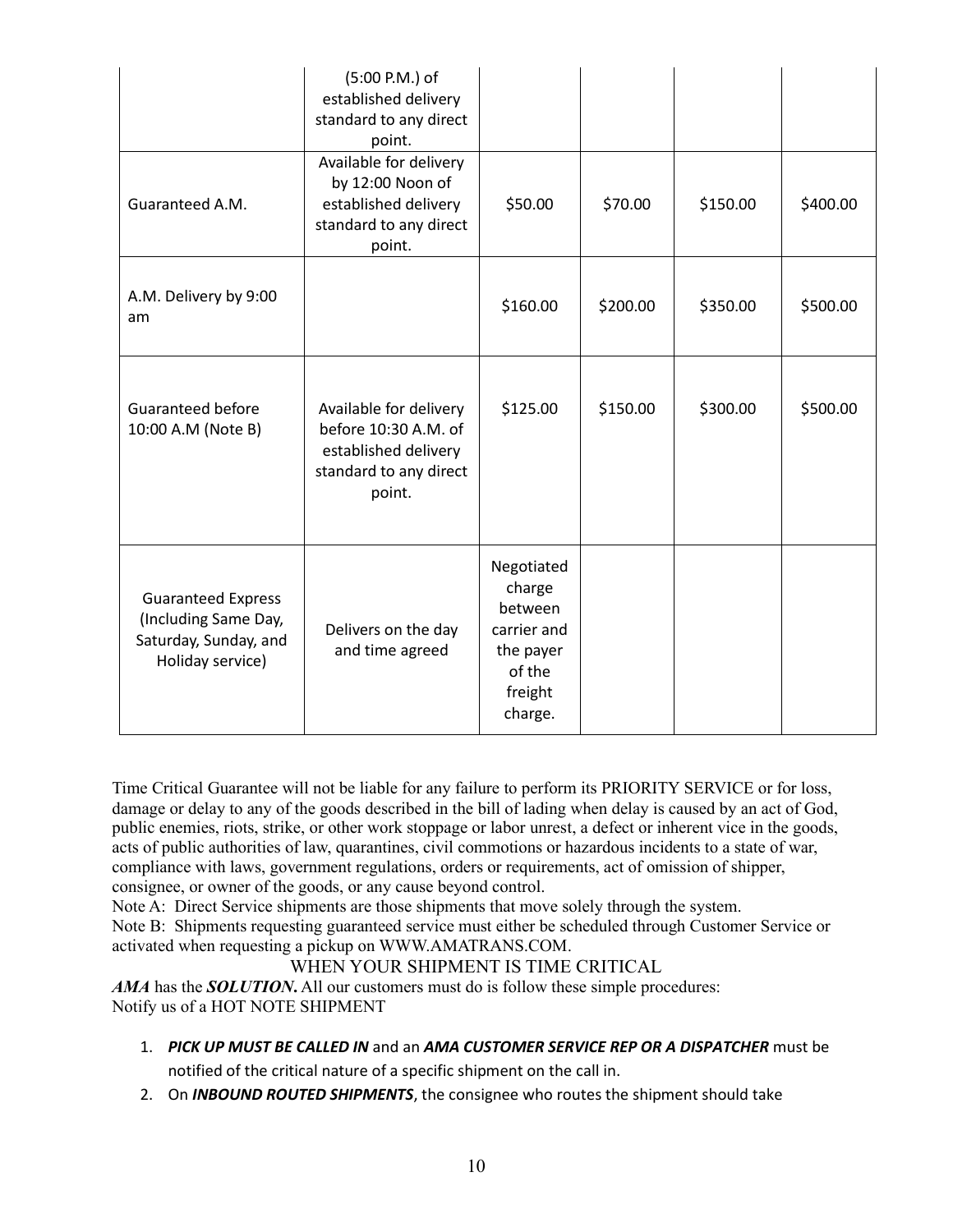precaution and notify our personnel of this time critical shipment. (DO NOT RELY on the shipper to make arrangements as their errant handling will result in the unsuccessful handling of this shipment).

The shipper *SHOULD NOT* just mark the Bill of Lading "Hot Rush, Deliver by AM." Contact is essential for proper monitoring of shipment.

- 3. *CHECK* with our personnel for applicable service points.
- 4. *TIME CRITICAL SERVICE CHARGES* will be applied in addition to normal pricing.
- 5. *RURAL SERVICE AREA* outside major market cities may be assessed at a higher rate than listed.
- 6. *TIME CRITICAL SERVICE* should be indicated on the Bill of Lading by stamp or handwritten and *HIGHLIGHTED*. If this designation is not indicated but services are requested and performed, the additional T/C charges will be enforceable.
- 7. Your shipment will be *MONITORED* from pick up to delivery. We can now NOTIFY you the customer of any delays or problems that exist.
- 8. This service is subject to *NORMAL BUSINESS CONDITIONS*. Money back refunds will not be applicable on late shipments due to severe weather, state of emergency or war, act of God or other unusual situations that may prevent the control of normal or prudent operations.

Your *COMMUNICATIONS* and *COMPLIANCE* of *PROCEDURES* is *ESSENTIAL* to the successful handling of these shipments.

## **ITEM 555**

#### SORT AND SEGREGATE CHARGES

When a delivery requires the sorting and segregation of product it will be subject to an additional charge of \$.95 per carton and a minimum additional charge of \$68.25

## **ITEM 570**

## IMPRACTICABLE OPERATIONS

Pick up or delivery service will not be performed by the carrier at any site from or to which it is impracticable or unsafe to operate vehicles because of the following:

- 1. the condition of roads, streets, driveways, alleys or approaches thereto.
- 2. inadequate loading or unloading facilities.
- 3. riots, acts of God, the public enemy, the authority of law, the existence of violence or such disturbance as tending to create reasonable apprehension of danger to persons or property.

\*When the above conditions one or two restrict the pickup or delivery from being performed, they shipment is subject to redelivery/attempted pick up charges to anther facilities that will accommodate the vehicle.

## **ITEM 571**

#### LIMITED ACCESS LOCATIONS DEFINED:

The term 'LIMITED ACCESS LOCATION' shall apply to the entire premises on which such a site is located, and shall include, but not be limited to, the following: Amusement Parks Farm/Farm Estate Places of Worship Camps /Campground/RV Park (including Military (Note C)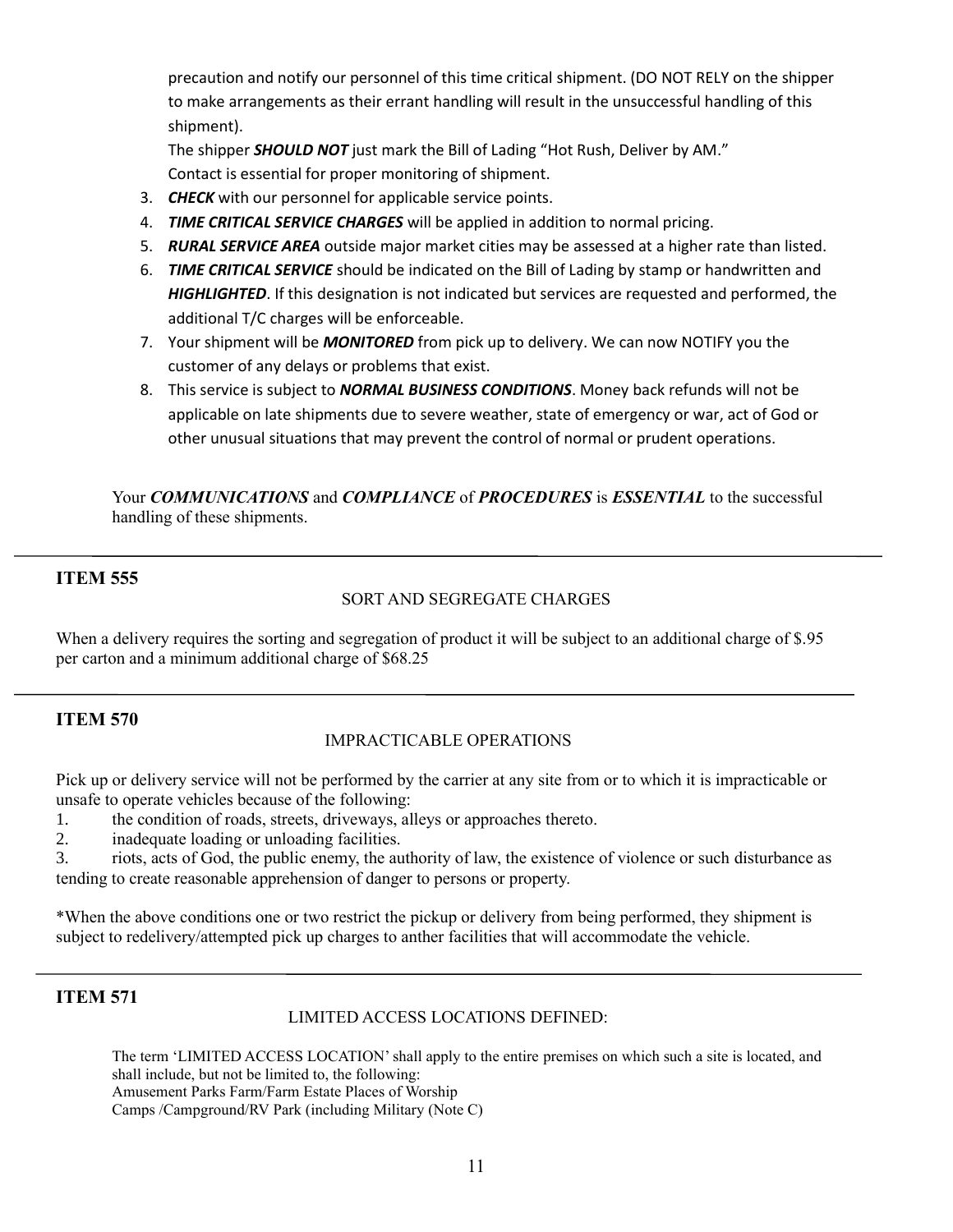Fair Ground Prison Casino Funeral Home Remote Site (note D) Cemetery Hospital Rectories Commercial Establishments-not open to the walk-in public during normal business hours Individual (mini) Storage Units/Storage Warehouse Secured Locations (Note C) Construction Sites (Note A) Marina School- including University Convention Centers/ Exhibitions/Expos (Note F) Mines, Quarries, Natural Gas or Oil Fields (Note B) Utility Site (Note E) Country Clubs /Golf Clubs Native American Reservation Water Treatment Plant Day Care/ Pre-school Nuclear Power Plant/Utility Site (Note E) Other Non-Commercial Sites Estate Parks –Local/State/National

Note A – The term "Construction Site" shall be defined as the site of any construction of buildings, roads, bridges, or other sites of construction including the entire property upon which the construction is taking place, and delivery to any facility (such as warehouses, depots, supply houses or similar facilities) located on such property. Note B – The term "MINES" means the site of any pit, excavation shaft or deposit at which coal, ore or minerals are, have been or will be extracted. Such site or "Mine" shall include the entire property upon which the mine is located, and delivery to any facility (such as mine warehouses, mine deposits, mine supply houses, mine tipples, or similar receiving facilities) located on such property will be considered as delivery to a mine.

Note  $C$  – The term "SECURED" shall apply to, but not be limited to the following:

i. Any location where security checks are required prior to, during or after pickup or delivery, of personnel, equipment and/ or cargo.

ii. Any location where electronic scanning of equipment is required.

iii. Military Bases or Installations, Government Facilities, Prisons, Jails, Detention Centers.

See Item 345 for provisions and charges.

If provisions of Item 345 are applied, the charges in this item will not apply

Note D – The term "Remote Site" shall be defined as, but not limited to the examples listed below, facilities that are located outside the normal commercial pickup and delivery region of the carrier for a town, city, or municipality: i. Indian Reservations

ii. Governmental research stations

Note E – The term "Utility Site" shall be defined as the site of any power generation station, whether nuclear, thermal, hydroelectric, or fossil fuel or pumping station located outside the normal commercial pickup and delivery region of the carrier for a

town, city, or municipality.

Note F – Shipments consigned to, originating from, or destined to a convention or exhibition center, the cartage agent handling the show or any other location where a trade show or convention is held, or at a warehouse where trade show shipments are held prior to or following a trade show, or consigned to/from a carriers facility which the shipment is marked for a show or exposition or booth. All freight charges must be prepaid. The Shipper must guarantee payment of these freight charges.

\*\*Charges: \$7.25 per 100 pounds, subject to a Minimum Charge of \$71.00/ Maximum charge of \$185.00--

## **ITEM 571- A**

#### LIMITED ACCESS –Subject to Fines

When a carrier must make delivery at locations that have limited loading or unloading access. This includes deliveries where carrier may be subject to fines, tickets or being towed to affect delivery. A minimum fee of \$125.00 is to be applied in addition to the freight charges. When the fines or tickets are more that the listed fee of \$125.00, then the carrier reserves the right to adjust the fee according to the assessed fine amounts.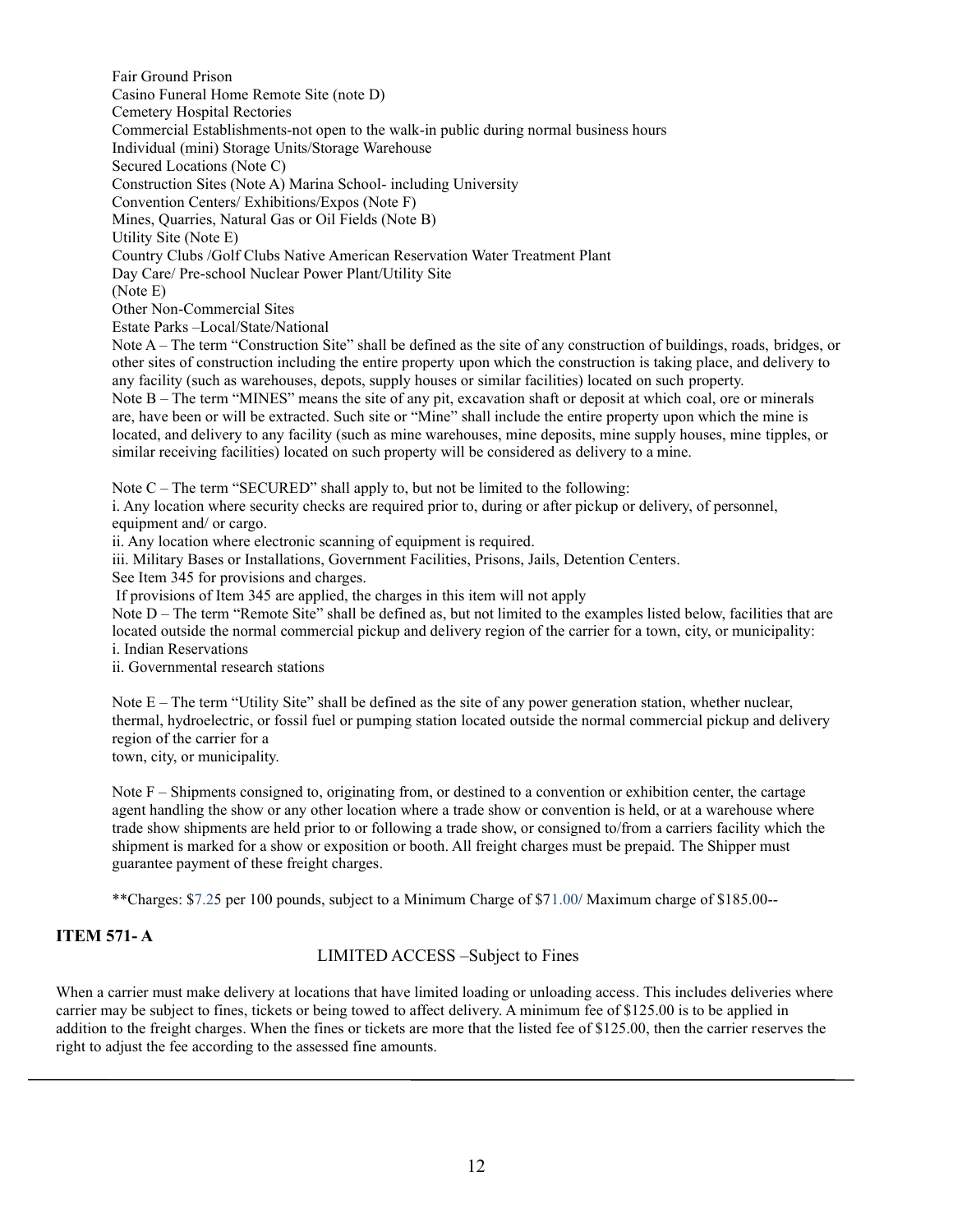#### ISLAND FERRY CHARGE

Island Locations – Non-Accessible

Shipments originating from or destined to Island locations not accessible by direct road access will be subject to the following rating procedure.

AMA Transportation will be responsible for delivery to the designated main land dock, airport, or steamship facility.

AMA Transportation will rate shipments to the designated dock, airport, or steamship facility. The cost of furthering service will be added to the AMA Freight Billing. These charges are determined by the continuing service provider and subject to their tariffs. (Steamship or air service provider) A copy of the most updated tariff is available upon request

## **ITEM 575**

#### INSIDE DELIVERY

When delivery is to be performed inside customer's place of business at other than loading or unloading dock, the following charges shall apply:

Ground level…………….4.75 cwt…………………. Minimum charge…………. \$66.00 \*Inside deliveries can be performed to levels other than ground when elevator access is available. Under no circumstances will inside delivery be performed when stairs need to be negotiated.

#### **Item 670**

#### OVER-LENGTH/DIMENSIONAL FREIGHT OR PIECE

When one piece of a shipment is greater than the lineal feet or inches indicated in Colum A, apply the additional charge as indicated in Column B:

| Column A                                              | <b>Column B</b>                                 |  |  |
|-------------------------------------------------------|-------------------------------------------------|--|--|
| Lineal Feet in Length, Lineal inches in width.        | Flat additional charge per shipment             |  |  |
| (The greatest dimension will be considered the        |                                                 |  |  |
| length)                                               |                                                 |  |  |
| Greater than 6 feet and 49 inches or greater          | \$165.00                                        |  |  |
| *8At least 8 feet but less than 12 feet               | \$85.00 (If over 49" wide, apply \$185.00)      |  |  |
| ** At least 12 feet to 15 feet                        | \$265.00                                        |  |  |
| Greater than 15 feet but less than 49 inches          | \$325.00                                        |  |  |
| Greater than 15 feet and 49 inches or greater         | \$400.00                                        |  |  |
| Greater than 18 feet but less than 49 inches          | \$495.00                                        |  |  |
| Greater than 18 feet and 49 inches or greater         | \$595.00                                        |  |  |
| Greater than 24 feet in length, but less than 40 feet | \$750.00 (in addition to any other applicable   |  |  |
| in length                                             | charges)                                        |  |  |
| Shipments that are 40 feet in length or greater       | \$950.00 (in additional to any other applicable |  |  |
|                                                       | charges)                                        |  |  |

\*\*Only one of the charges indicated above will apply per shipment.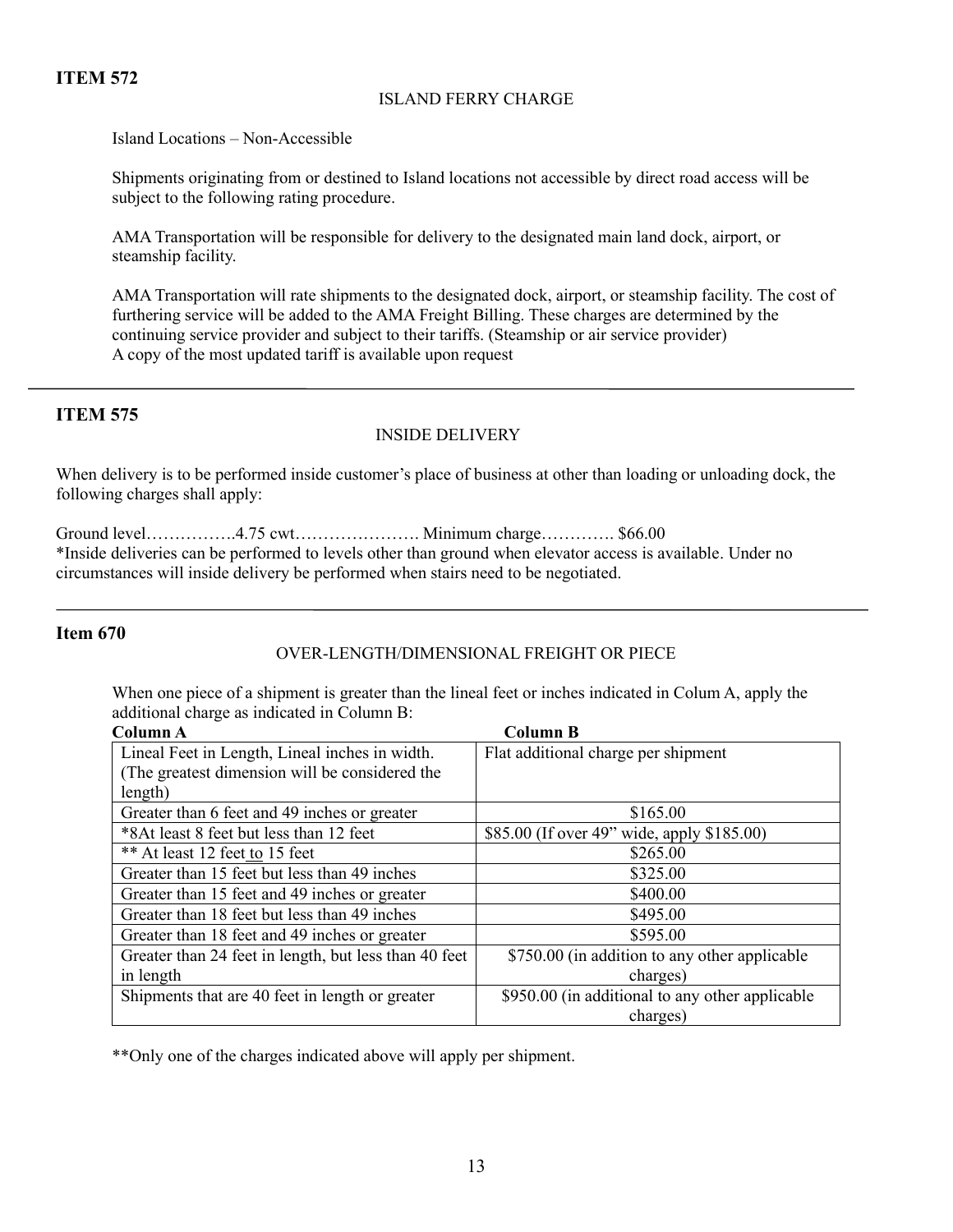## **Item 671**

## LINEAL FOOT RULE/RATE DISCOUNT APPLICATION

Unless otherwise provided in advance of movement with a Volume/Spot quote from Carrier, when a shipment or portion thereof is of such nature or bulk that in the manner loaded occupies the stated linear feet in Column A or shall be subject to a minimum weight in Column B. Class 85 M10M lines of rates to apply to that stated weight is applicable to shipment rated per AMA 506 current levels and to AMA Fuel Surcharge as in effect in this tariff.

| Column A              | <b>Column B</b>                        |
|-----------------------|----------------------------------------|
| Lineal Feet At Least: | Shipment subject to Minimum Weight of: |
|                       | 12,000                                 |
| 20                    | 24,000                                 |
| 30                    |                                        |
| 44 or more            | Truckload spot rate applies            |

## **ITEM 673**

#### DENSITY MINIMUM CHARGE

Except as otherwise provided, shipments meeting the conditions of this item shall be subject to a minimum charge, based upon a calculated weigh and applicable rate. The calculated weight shall be determined by multiplying the cubic capacity of the shipment by six (6) pounds for each cubic foot or portion thereof. The applicable rate shall be determined from otherwise applicable provisions including but not limited to tariffs, rate scales, ratings, discounts, percentage expressions and commodity rates. However, shipments subject to NMFC class (not exception) ratings or multiple rates (of any type) shall be rated at the applicable class \*\*125 expression shall use to determine the minimum net charge under this rule.

## Conditions and Definitions

1. Provisions of this item apply only in connection with shipments which weigh less than six (6) pounds per cubic foot (actual weight) and which require more than 750 cubic feet of space.

2. The cubic capacity of the shipment shall be determined by totaling the cubic feet of each packaged unit in the shipment, in accordance with NMFC 100 series, Item 110, Section 8 (a) and (b), except as provide below.

A vertical dimension of eight (8) feet and horizontal dimension of eight (8) feet shall be used to determine the cube of the individual shipping units(s) when top loading or side loading of like cargo is precluded because of:

- (a) The nature of the article.
- (b) Packaging or lack of packaging used.
- (c) Palletization in "pyramided" "rounded off." Or "topped off" fashion, and/or
- (d) Specific instructions by the shipper in the form of Bill of Lading notation.

The cubic capacity may be specified by the shipper on the original Bill of Lading; otherwise, the carrier will determine it.

When this item has application, the carrier's Freight Bill will indicate both the actual weight and the calculated weight used to calculate the minimum charge.

\*\*4. Trailer floor usage is to be based on how the customer has loaded the trailer at time of pickup. If shipment is tendered on pallet/skid the skid must be so loaded to permit extraction of the pallet/skid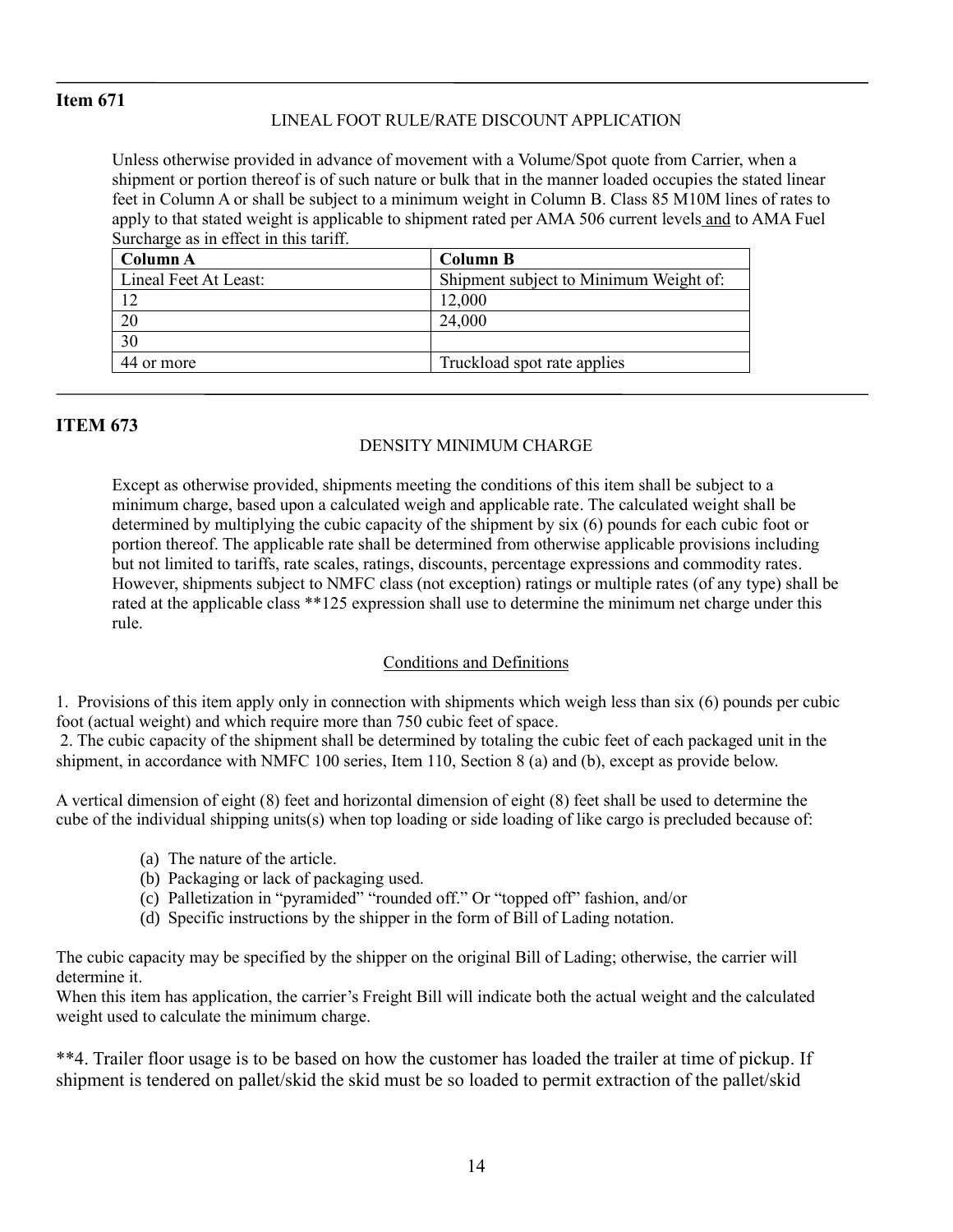from the trailer without the need to turn a pallet with a forklift.

5. The provisions of this item are not applicable in connection with shipments subject to:

(a) Capacity Load, Exclusive Use of Vehicle or Lineal Foot Provisions.

## **ITEM 750**

## PICK UP AND DELIVERY SERVICE

Unless otherwise provided, the rates published herein include pickup and delivery of freight. "Pick up" refers to the service of the carrier in calling for and receiving of freight and issuing receipts therefore at shipper's platform, doorway, or any other place directly accessible to trucks. "Delivery" refers to the service of the carrier in delivery freight and taking receipt thereof at any platform, doorway, or any other place, designated by the consignee, when directly accessible to trucks.

Nothing in this tariff shall require the carrier to collect and or deliver freight at places where it is impracticable or unsafe to operate vehicles.

Pickup and delivery service will be performed at all points within the limits of all cities, towns, or villages from, to or between which rates apply.

## **ITEM 750-A**

## PICK UP OR DELIVERY

Appointment Cancellation and Freight Expedited

When, through no fault of the carrier and after a shipment is segregated and queued for delivery, the shipper or consignee requests that the shipment be tendered for delivery canceling the appointment and/or delivery requirements of record, carrier will, if able, perform such delivery subject to the following:

1 A charge of \$102.75 per hour shall be assessed to the shipment subject to a minimum charge of \$102.75. Computation of charges shall begin at the time the driver is dispatched from the terminal and end when the driver returns to the terminal.

(Note A)

2 These charges are in additional to all other lawful charges accrued on this shipment including original outbound freight charges (Note B)

Note A: If the carrier can dispatch delivering driver to another area for the purpose of picking up freight, then hourly charge shall terminate at that dispatched location providing such location is shorter distance than the carrier's terminal.

Note B: Shipments shall be rated from the carrier's terminal.

## **ITEM 756**

## PICK UP AND DELIVERY SERVICE PERFORMED ON SATURDAYS, SUNDAYS OR HOLIDAYS

The following charges will be assessed when a consignor or consignee request a pickup or delivery of freight on Saturdays, Sundays, or holidays. The charges in this item will be in addition to all other lawful charges. Charges to begin upon notification of availability of equipment and shall end upon completion of loading and/or unloading.

A. Except as otherwise specifically provided, whenever in this tariff referring hereto, the word holiday is used,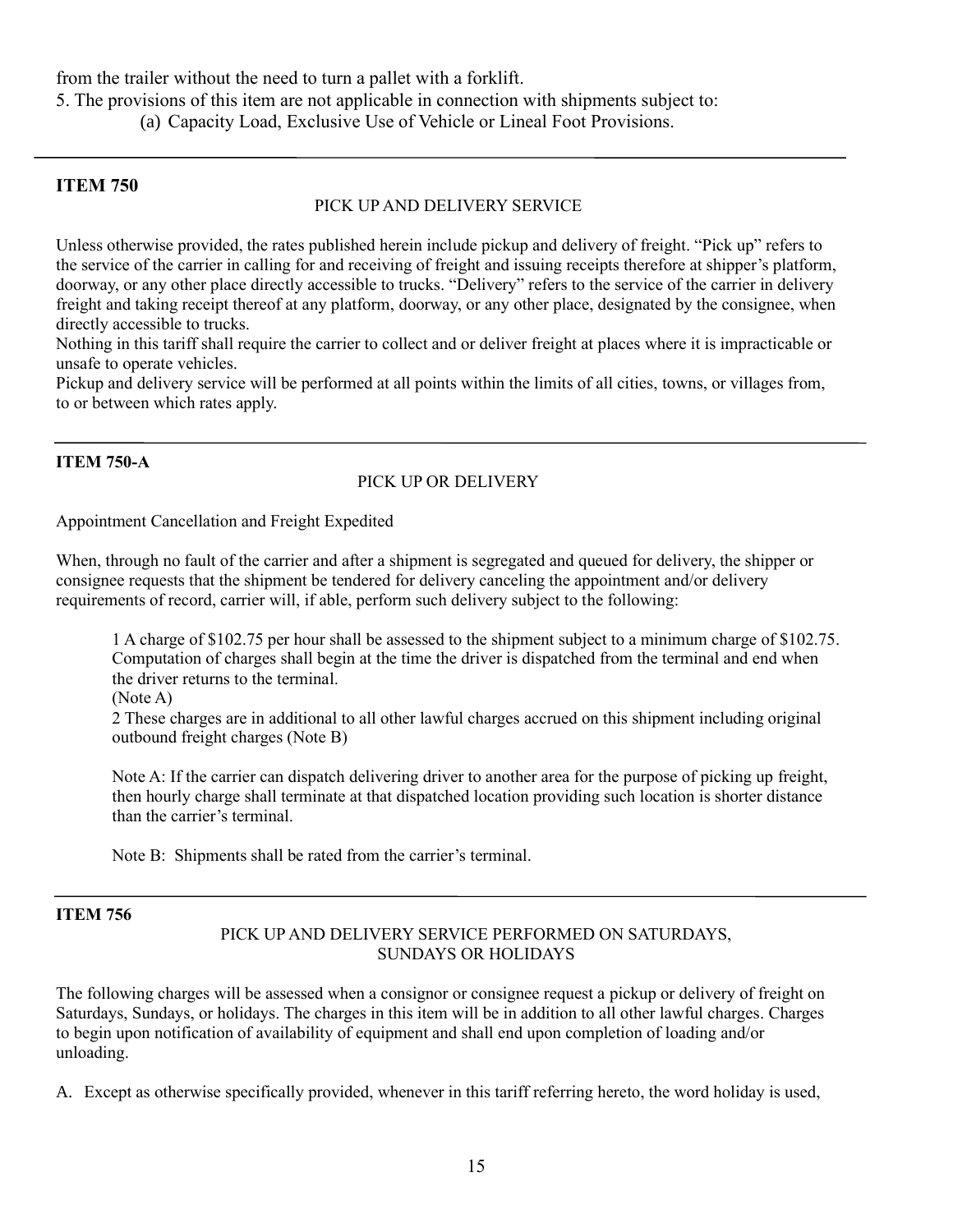the following days will be considered holidays:

New Year's Day, Labor Day, Veteran's Day, Memorial Day, President's Day, Columbus Day, The  $4<sup>th</sup>$  of July, Thanksgiving Day, the day after Thanksgiving Day and Christmas Day.

B. On Saturdays, Sundays or holidays, charge of \$92.00 per person-hour or fraction thereof, subject to a minimum of \$400.00 per man.

#### **ITEM 810**

#### LIMITS OF LIABILITY

A. Excessive value shall be any value per pound more than the maximum class as outlined in this item. Carrier liability will not exceed the maximum class value, unless a higher-class value is declared, and a greater charge paid to the carrier at the rate of \$5.00 per \$100.00 value more than the maximum value. The maximum highest declared value shall not exceed \$5,000. Shipments containing items of extraordinary intrinsic value, such as furs, precious gems and works of art, are limited to a maximum declared value of \$100.00. When multiple packages are placed on a single bill of lading, but the shipper has not specified the declared value of each individual package, the declared value for each individual package will be determined by dividing the total declared value on the bill of lading by the number of packages indicated on the bill of lading.

B. No discount will be allowed on freight charges for any shipment with a value more than \$5.00 per pound or a value more than the carrier's maximum value per pound.

C. Carrier liability may be at invoiced value, reasonable value, declared value or maximum class value per pound but will not exceed maximum class value per pound. Claims will be based on per item or article basis; liability will not be determined on the weight of the entire shipment nor the entire weight of the commodity in question.

D. This item will apply on any form of rate received by the shipper. However, if the rate received is a mileage rate, flat rate, spot price or contract rate, the carriers' liability will be based on the maximum value of a class 55 shipments, subject to paragraph C.

E. If the shipment moves with a FAK class rate, the carriers' liability will be the same as that of the class reduction. For example, a class 125 reduced to a class 70, the carrier's liability would be the maximum value of a class 70 subject to paragraph C.

F. If a shipment value is not declared at the time of pick up, the carriers' liability will not exceed the limits set at class 70.

G. These limits of liability do not supersede those specified on customers profile or proposal and apply only where omitted from such profile or proposal.

H. For product that is shipped in fiberboard, plastic, or any drum other than steel, carriers' liability will be limited to a maximum of \$500.00 per unit for damage or loss claims.

I. For product shipped in open crates where side panels or tops are omitted and product is exposed, carriers' liability will be limited to a maximum of \$500.00 per unit for damage or loss claim.

J. In the event of loss or damage to any shipment, carriers' maximum liability for loss or damage shall not exceed \$5,000 per shipment or \$10,000 per incident and in no instance shall liability be greater than the actual value of loss or damage articles less salvage.

K. The carrier will assume no liability for loss of broken glass or damage caused by broken glass when said glass in internally packaged, or free standing within a unit. Carrier is exempt from any loss and/or damage claim involving glass or glass objects.

| <b>CLASS</b> | MAXIMUM VALUE PER POUND |
|--------------|-------------------------|
| 50           | \$.99                   |
| 55           | \$1.49                  |
| 60           | \$1.99                  |
| 65           | \$2.49                  |
| 70           | \$2.99                  |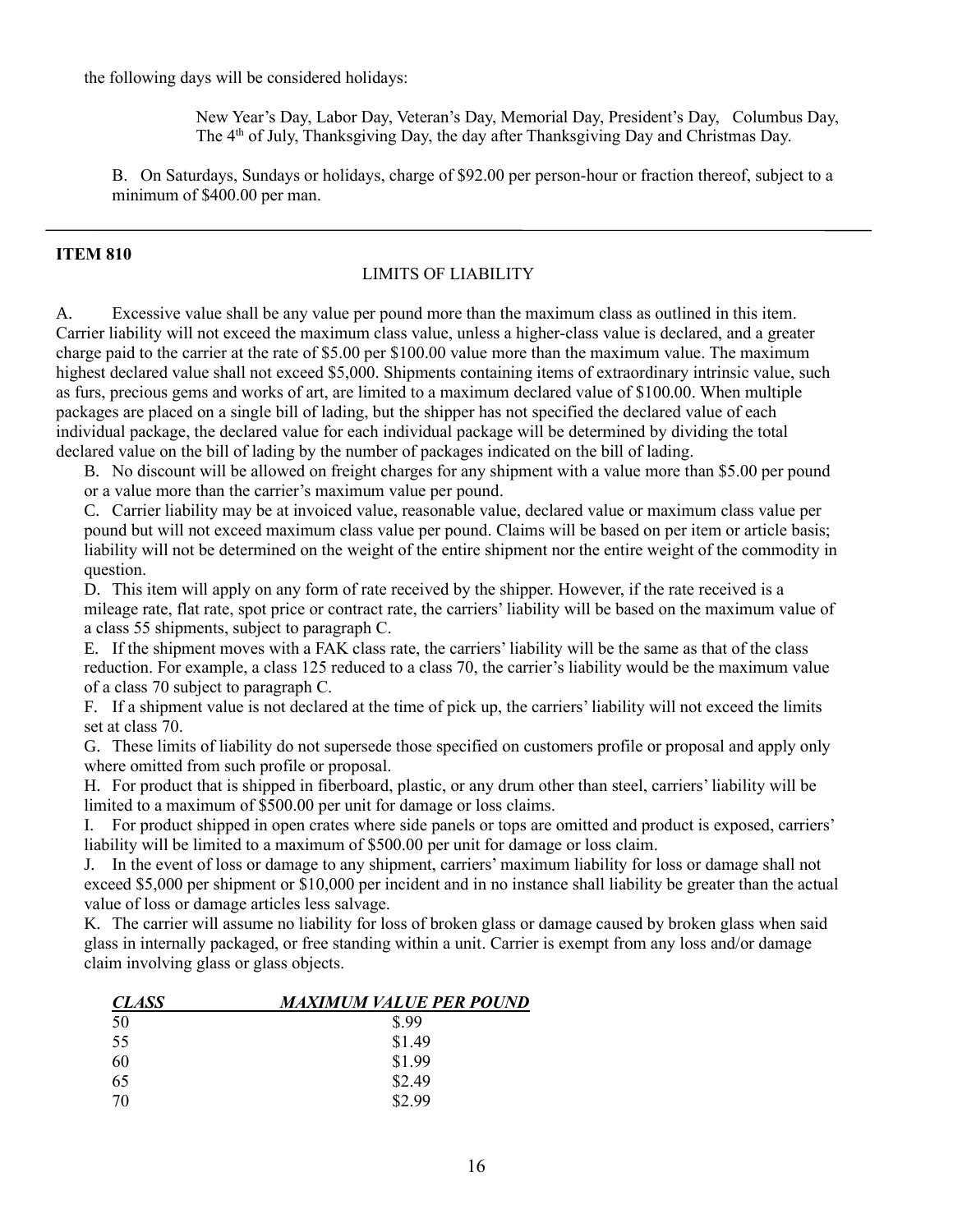| 77.5 | \$3.49                                                         |
|------|----------------------------------------------------------------|
| -85  | \$3.99                                                         |
| 92.5 | \$4.49                                                         |
| 100  | \$5.00                                                         |
| >100 | Multiple of 100 value (i.e., class 250: 2.5 x 5.00=\$12.50lbs) |

#### CARRIER LIABILITY

- 1. On shipments of articles described in NMFC items 60500 thru 63602 (electrical equipment), the shipper must show the actual value of such articles on the Bill of Lading at time of shipment. When the shipper does not comply with such requirement, the carrier's maximum liability shall be \$5.00 per pound. The provisions of this item do not apply on any articles for which specific released value provisions are provided.
- 2. On shipments of original works of art, carrier's liability shall be limited to \$0.10(ten cents) per pound in the event of loss or damage.
- 3. Liability for USED cargo shall be limited to value not exceeding \$0.10(ten cents) per pound. The following is a definition that is intended to distinguish between new and used items. Cargo is considered NEW if it has come from the manufacturing or growing facility, and it remains in the original box, carton, or shipping container, and have never been removed from the manufacturer's original packaging. All cargo, even if it has not actually been used for the intended purposes, is to be considered USED if it being transported from its manufacturing facility and it is not in its original packaging. If cargo has been reconditioned, refurbished, rebuilt, remanufactured, and even if it is being shipped in its original packaging, or packaging like its original packaging, it is to be deemed USED for the purpose of

the applicable rated and liability limits. This is all commodities other than NEW, but not limited to internet auctions, interplant moves, articles of household goods, personal effects or antiques whether listed as such on the Bill of Lading or not, will only be accepted for transportation as USED cargo.

- 4. Shipments tendered on a plastic shrink-wrapped skid, shall be signed for as "(number of skids)" shrinkwrapped skid(s). When a plastic shrink wrapped skid is delivered intact, the plastic shrink wrap unbroken, carrier shall assume no liability for loss or damage discovered therein, either at delivery or after delivery has been performed.
- 5. Shipments subject to commodity rates, pallet rates, spot quotes or pricing that is other than class less discount, Carrier liability shall not exceed \$1.00 per pound unless such commodity is released to value lower than \$1.00 per pound in the NMFC 100 series.
- 6. Articles dependent upon released or actual value as provided by the NMFC, are subject to Item 810 provisions, Limits of Liability.

Unless otherwise indicated in a specific item or section herein, shipments will not be accepted when the actual and/or released value exceeds \$10.00 per pound. However, if a shipment is inadvertently accepted, the Carriers liability shall be the lowest value provided in NMF 100 series for NEW commodities, but no to exceed \$10.00 per pound. Shipper must declare the actual and/or release value of any commodities in order to determine the correct classification. If the shipper fails or declines to declare a specific value amount, the shipment will be considered as being released to the lowest valuation as outlined herein. Further, liability for articles with an invoice value exceeding the limitations shown in Item 810, relative to the corresponding class, will be considered to be of extraordinary value. Articles of extraordinary value inadvertently accepted for transportation will be considered to be released at the value per pound shown in Item 810, subject to a maximum of \$100,000.00 per occurrence.

7. Except as otherwise provided above, AMA Transportation Co shall not be liable for special, incidental, or consequential damages and denies all warranties, expressed, or implied with respect to carriage of any shipment. AMA's liability for the part of the consignment lost or damaged shall be limited to \$10.00 per pound.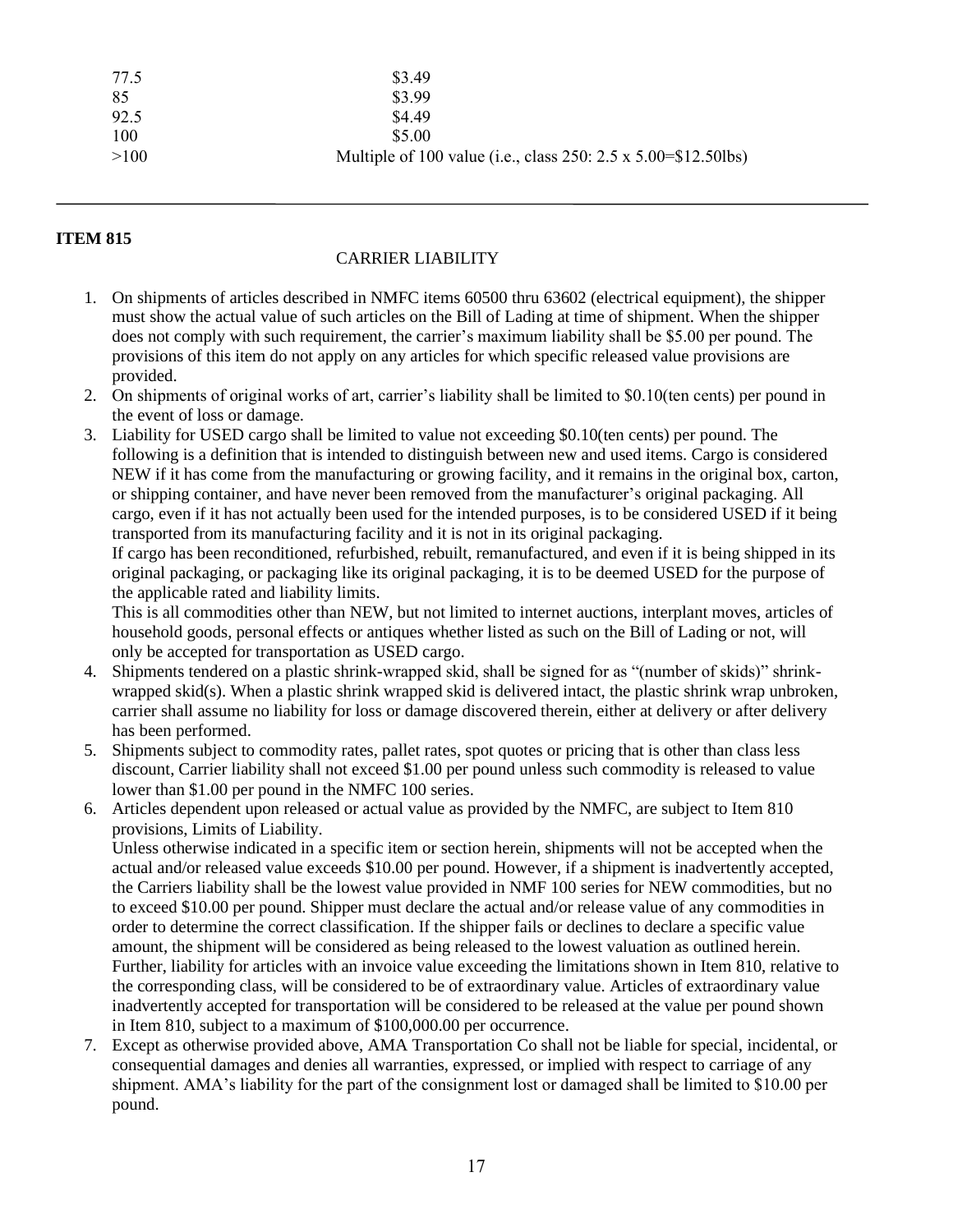- 8. Fiberboard drums containing liquid product: carrier will not be responsible when damage or leaks occur due to defective materials or internal packaging defects inside of the drum. All consequential damage and cleanup will be the responsibility of the shipper or party responsible for the freight charges.
- 9. Concealed Damages: Any shipment that is noted as NOT being damaged at the time of delivery and damaged is discovered after the shipments (boxes/packages) are opened. Concealed damaged must be reported within 5 (five) days or you will not be able to file a freight claim with the carrier. Due to not knowing when the damage occurred the liability will be equally the responsibility of the shipper, consignee, and carrier. Therefore, the carrier will only be responsible for one-third of the claim.

#### PROTECTIVE SERVICES

When protective services against cold (referred to herein as "heater service") is requested by shipper, consignee or owner, such services will be provided at a charge of \$3.50 per one hundred pounds, subject to a minimum charge of \$45.00 per shipment, contingent upon availability of suitable equipment and facilities, subject to the following provisions:

1. When heater service is required for the proper protection of a shipment, shipper, consignee, or owner shall notify the carrier in advance of shipment by telephone, e-mail, or fax.

2. Bills of lading and shipping orders must be endorsed "heater service required" and/or "protected from freezing." It must be placed in an apparent and conspicuous position on the bill of lading.

3. The provisions of Item 830 of this tariff are (redelivery, reconsignment or diversion) and Item 900 (stopoff) will not be applicable on shipments, which are subject to this rule.

4. Heater service will be made available, as provided above, on shipments moving under the provisions of Item 470 of this tariff.

5. Carriers reserve the right to refuse to accept shipments requiring heater service when outside temperature at point of origin at time of tender of shipment is below zero degrees Fahrenheit.

6. We refrain from picking up these shipments on Fridays as we do not line haul these shipments over the weekend. And we do not have the capacity to protect the freight in a climate-controlled warehouse.

## **ITEM 822**

## LIABILITY NOT ASSUMED

The carrier is not liable for loss, delay, miss-delivery, or non-delivery not caused by its own negligence or any loss, damage, delay, miss-delivery, or non-delivery caused by:

- 1. The act, default or omission of the shipper, consignee, or consignor.
- 2. The nature of the shipment or defect or inherent vice thereof.
- 3. Improper or insufficient packaging, securing, or addressing of the package.
- 4. Acts of God; perils of the air; public enemies; public authorities acting with actual or apparent authority; authority of law; riots, strikes or other local disputes; civil commotion; weather conditions or mechanical delays of the trucks or aircrafts.

## **ITEM 825**

## QUOTATIONS OF ESTIMATED CHARGES

When carrier has furnished, either orally or in writing, an estimate of tariff charges, such estimate will be given based on effective tariff provisions as applies to those facts concerning shipments which are made know to carrier. Estimates of freight charges are furnished as a convenience to the shipping public and represent nothing more than an approximation of freight charges, which is not binding either on carrier or on shipper. If actual render of freight is other than what was represented in a quote, the quote becomes void and applicable rate predicated on actual tender.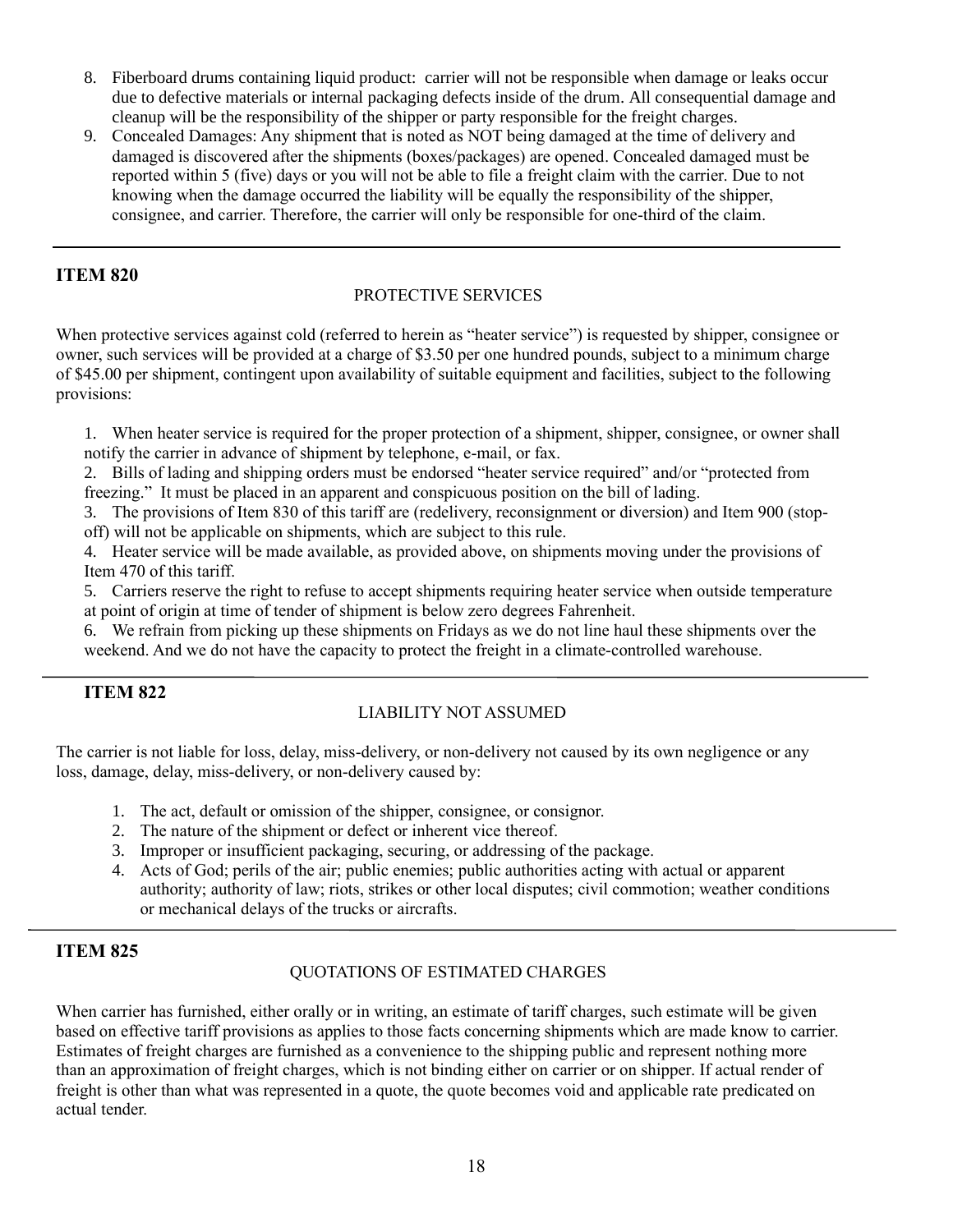All transportation charges on a shipment will be assessed based on tariff provisions legally in effect at time of shipment as applied to commodity shipped and transportation related services performed in connection therewith.

#### **ITEM 827**

#### HAZARDOUS MATERIALS SURCHARGE

Any shipment tendered by carrier, which is deemed hazardous in nature and subject to guidelines imposed by FMCSR 383.141, is subject to a \$22.50 surcharge beyond the applicable freight charge.

#### **ITEM 830**

#### REDELIVERY, RECONSIGNMENT, DIVERSION

When a shipment is tendered for delivery and through no fault of the carrier, the delivery cannot be accomplished, the shipper will be notified and no further attempt to deliver the freight will be made except upon request. Each additional tender of final delivery will be subject to the following provisions:

- A. Each additional tender of final delivery at consignee's place will be subject to the applicable tariff rate designating the carriers nearest terminal as the pickup point and the consignee's facility as the destination.
- B. If, in lieu of final delivery at consignee's place, consignee elects to accept delivery of the shipment at carriers' premises, a charge of \$14.00 per one hundred pounds will be made subject to a minimum charge of \$75.00.
- C. All charges accruing under the provisions of this item must be paid or guaranteed to the satisfaction of the carrier by the party requesting redelivery before the shipment is redelivered.

#### **ITEM 860**

#### RETURNED UNDELIVERED FREIGHT

An undelivered shipment that is returned to the shipper will be subject to applicable rates and charges based on the following:

A.From the new origin (original destination of the outbound shipment).

B.To the new destination (original origin of the outbound shipment).

#### **ITEM 890**

#### SPECIAL LABOR AND SERVICE

When additional help and or equipment is supplied by the carrier, or when carrier furnished additional help and or equipment upon request of the consignor or consignee for the loading or unloading of freight of any nature, the following charges will be assessed in addition to all other normal and accrued freight charges applicable:

Additional Labor (whs or general) …………\$56.00 per hour…………six-hour minimum charge Extra equipment……………………………\$127.00 per hour…………. eight-hour minimum charge

#### **ITEM 900**

#### **STOPOFFS**

A shipment moving on one bill of lading or shipping order from one consignor at one point of origin at one time consigned to one consignee at one destination may be stopped off in transit at any point or place for the purpose of partial loading or unloading, subject to the following provisions: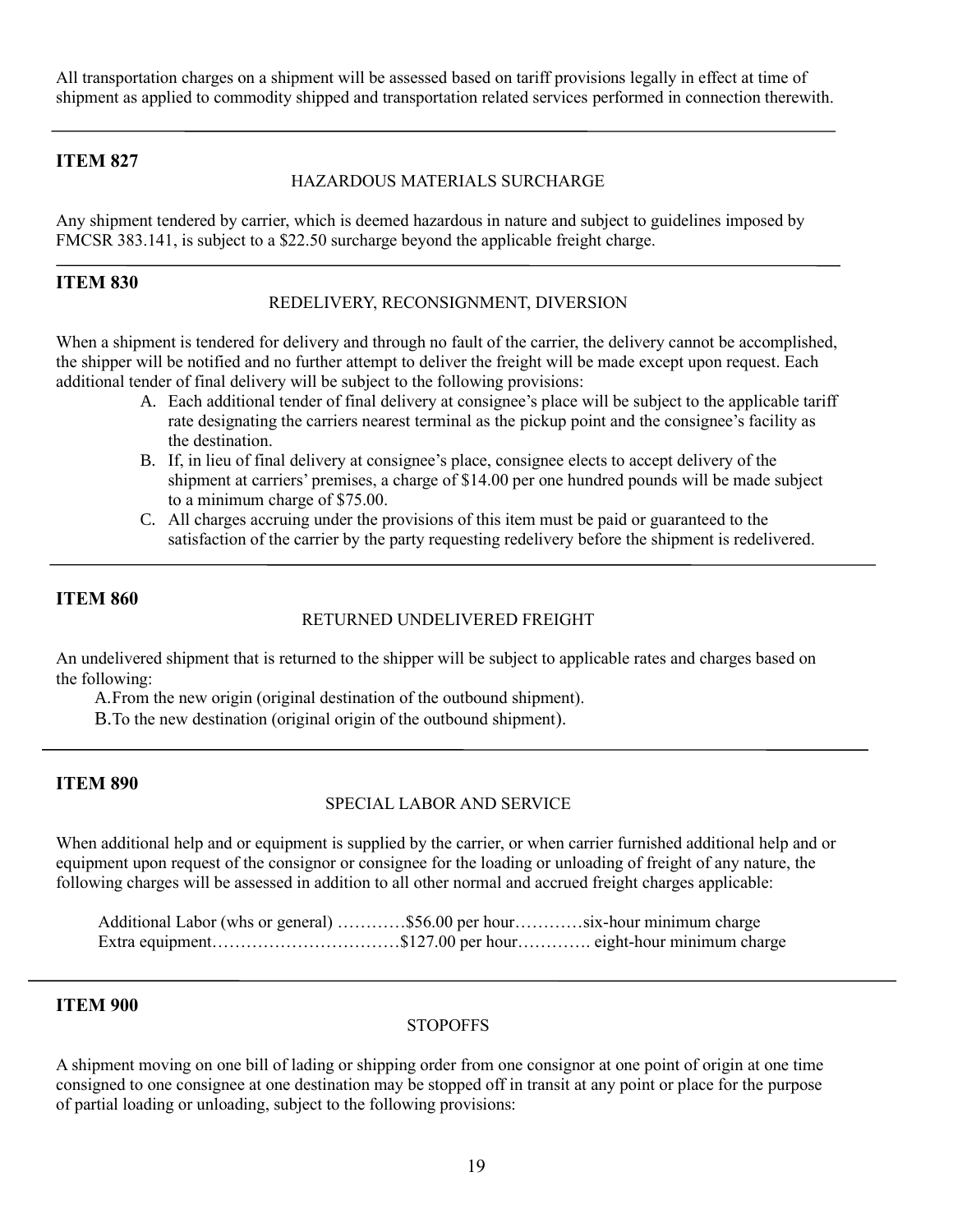A. Stop off will only be permitted at points within the scope of carrier's operations.

B. The bill of ladings or shipping order must show the point or points at which the shipment is to be stopped for partial loading or unloading together with a complete description of the kind and quantity of freight to be loaded or unloaded at each point and the name and address of the party form or to whom each portion is to be received or delivered. If pickup or delivery is made at two or more different addresses or locations in the same point, each pick up or delivery will be considered a separate stop in the application of this rule.

C. Charges on shipments moving under this rule shall be determined on this basis of the mileage from origin to destination via the stop off points.

D. The charge for each stop, exclusive of the original stop for loading and exclusive of the last stop for unloading shall be \$150.00

E. Stopping in transit for partial loading or unloading will not be permitted on shipments consigned to "COD", "TO ORDER", "ORDER NOTIFY", or to be delivered only on shipper's written order, or when accompanied by any instructions from the consignor requiring the surrender or presentation or the bill of lading, a written order, or any other document as condition precedent to deliver at stop off point. F.The carriers' agent at the stop off point, or if there be no such agent at such point, the driver of the vehicle, shall obtain in writing, a statement such as a notation on the freight bill of the quantity, description, and weight of the portion of the shipment loaded or unloaded at the stop off point or points

## **ITEM 910**

#### STORAGE

Freight held in carrier's possession because of an act or omission of the consignor, consignee, or owner, or for customer clearance or inspection, and through no fault of the carrier, will be considered stored immediately and will be subject to the following provisions:

A. Storage charges on freight awaiting line haul transportation which has a specific delivery date (other than next day delivery) noted on the bill of lading will begin at 7:00 am, the day after freight is received by the carrier.

B. Storage charges on undelivered freight will begin at 7:00 am; the first business day after notice of arrival has been given. No charges under this item will be made when actual tender of delivery is made within twenty-four (24) hours after such notice of arrival has been given.

C. Storage charges on freight stored in carrier's possession will be assessed a charge of \$1.50 per one hundred pounds or fraction thereof, subject to the following minimum and maximum charges.

Minimum charge per shipment per each twenty-four (24) hour period……………\$35.00

*Maximum charge per shipment/vehicle***:**

First twenty-four (24) hour period, or fraction thereof………………………… \$75.00 Second twenty-four (24) hour period or fraction thereof……………\$100.00 Third/Succeeding twenty-four-hour period……………………………\$125.00

## **ITEM 985**

## VEHICLES FURNISHED BUT NOT USED

When carrier, upon receipt of a request to pick up a shipment, has dispatch a vehicle for such purposes and, due to no disability, fault, or negligence on the part of the carrier, the shipment is not tendered or the vehicle is not used, a charge of \$98.00 per hour or fraction thereof per vehicle. From the time the vehicle is dispatched from its last destination and returned to subsequent dispatched destination subject to a minimum charge of \$75.00 will be assessed against the consignor making such request.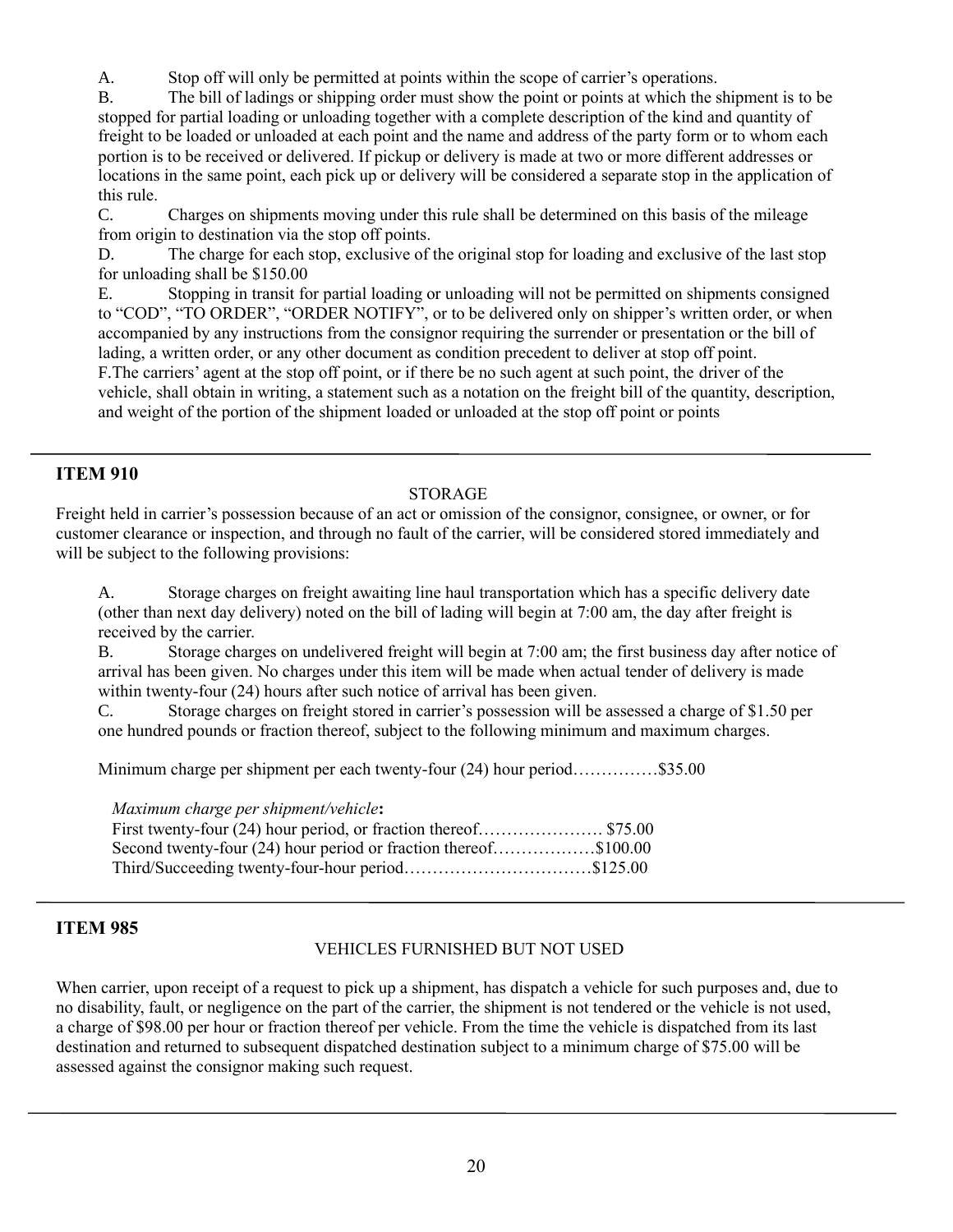## TOLL CHARGE

Shipments transiting through the states of New Jersey or metropolitan New York zips 100-119 will be assessed a toll charge not to exceed \$6.00 per shipment. This charge is in addition to all other applicable charges.

## **ITEM 989**

## ALCOHOLIC BEVERAGE FEE

Shipments of alcoholic beverages are subject to an alcoholic beverage commission fee of \$49.00 per shipment in addition to the freight charges.

## **ITEM 991**

## RESIDENTIAL DELIVERY FEES

*Rates apply in addition to the freight charges.*

MA, CT, RI, NH (030-031) Minimum charge: \$68.00 rate CWT-\$10.00. Apply whichever rate is greater in addition to freight charges.

ME, VT, NH minimum charge: \$84.00 rate CWT-\$14.00 Apply the greater charge.

ME ZIPS: 044, 046, 047, 049 Minimum charge: \$96.00 rate CWT \$21.00. Apply the greater charge.

Single units 70 lbs. and over will automatically require a power liftgate fee: \$50.00

If unsafe for one to deliver, then a helper charge for additional labor applies.

RESIDENTIAL OVERSIZED UNIT FEE: Shipments that occupy sixty cube or more, or units that exceed a maximum height of sixty inches: Fee \$128.00 applies in addition to other charges. Note: Shipments 100 lbs. or more destined to a residence, an automatic power liftgate fee will be assessed in addition to the residential charges0

## **ITEM 995**

## GREATER BOSTON ARBITRARY CHARGE

Boston Proper. Charges apply as a surcharge, in addition to freight charges. Boston, MA – Standard ZIP Codes 02108, 02109, 02110, 02111, 02113, 02114, 02115, 02116, 02118, 02119, 02120, 02121, 02122, 02124, 02125, 02126, 02127, 02128, 02129, 02130, 02131, 02132, 02133, 02134, 02135, 02136, 02163, 02199, 02203, 02210, 02215, 02222, 02112, 02117, 02123, 02137, 02196, 02205, 02283, 02284, 02298 Boston, MA – Unique – Single Entity ZIP Codes (NO DEMOGRAPHIC DATA) 02201, 02204, 02206, 02211, 02212, 02217, 02241, 02266, 02293, 02297

Charges apply to the following destination/origin Zip Codes outside of Boston Proper. 01890,01905,01906,02026,02101,02119,02122,02127,02128,02131,02132,02134,02135,02138,02141,02 143,02146,02149,02150,02155,02158,02167,02169,02172,02174,02178,02181. This is based on extreme traffic congestion, parking restriction. A charge of \$15.00 will be assessed above and beyond the applicable freight charge.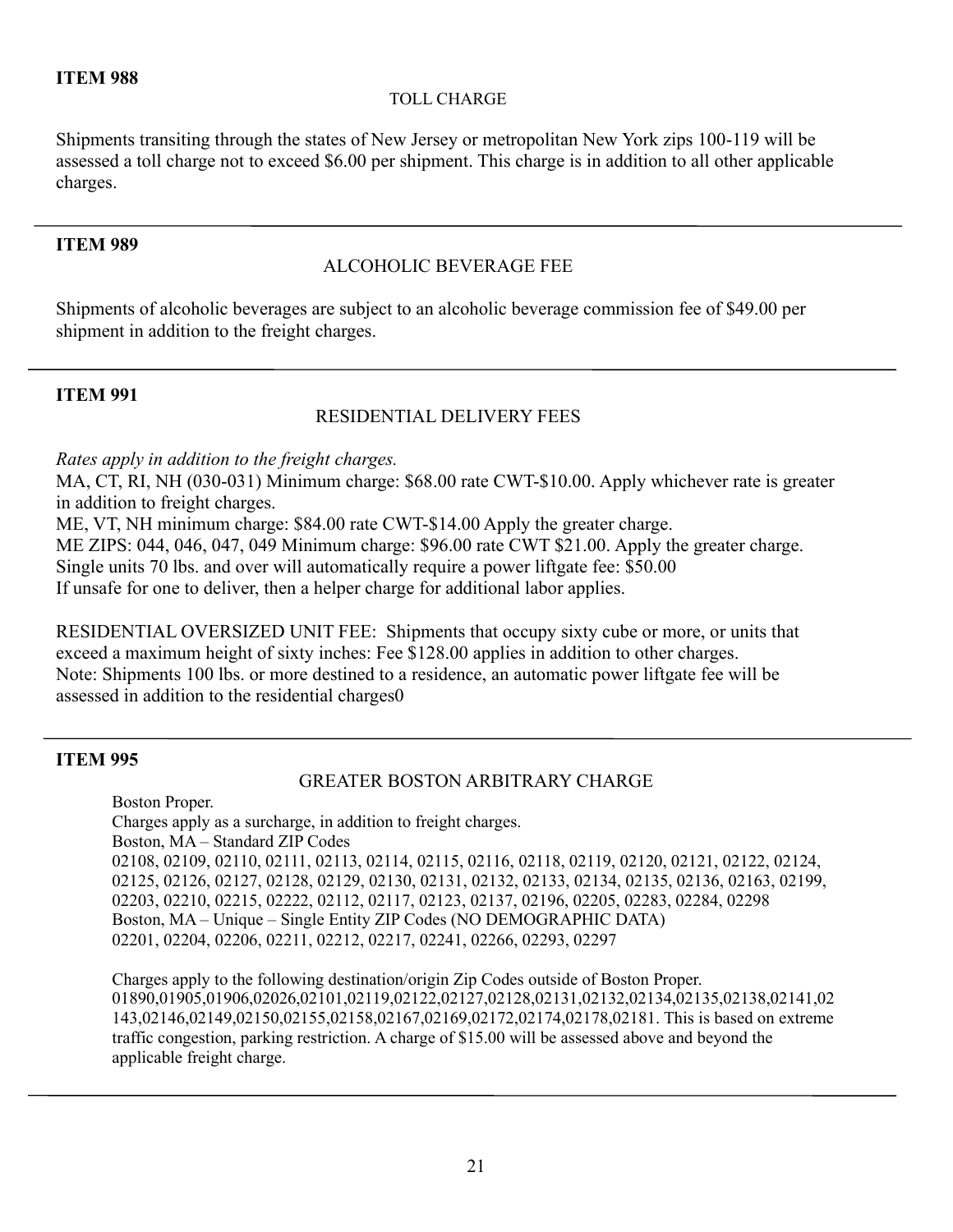#### WEIGHT/FREIGHT CLASS VERIFICATION

Carrier will verify the weight of any shipment upon request by either the consignor or consignee. Such verification will only be made while shipment is in custody of the carrier. If the shipper or consignee requests shipment to be reweighed, then each weight verification shall be at the expense of party requesting at a rate of \$20 per shipment.

Carrier reserves the right to weigh and inspect shipments and when determined that the actual weight or freight class is different from that which is stated on the bill of lading as issued by the shipper, carrier shall adjust the weight or freight class and corresponding rate calculation of the bill accordingly. Where adjustment increases freight charges by \$10 or more, the weight and inspection charge per shipment will be \$15 Shipper shall have the right to request a copy of the inspection and/or weight certificate upon request.

#### **ITEM 999**

## LIFTGATE EQUIPMENT

Except as otherwise provided, whenever this carrier is requested or required to furnish a vehicle with liftgate, and such vehicle is furnished , an additional charge of \$6.65 cwt. Subject to a minimum charge of \$58.00 per shipment/ will be assessed in addition to all other applicable charges. Provisions of this item will also automatically apply on Residential shipments if the weight of shipment is greater than 100 pounds.

A maximum pallet dimension of 48x40x54H and a maximum of 1500 lbs. will constitute a single pallet that is considered safely eligible for power liftgate equipment. If a pallet exceeds the dimensions listed, then a power/hydraulic lift gate charge of \$112.00 applies in addition to the freight charges will be applied for that pallet. If the pallet is deemed to be unsafe for lift gate use, by the driver, then we (carrier) maintain the right to either have the consignee unload the pallet to gain safe conditions, or we may refuse to effect delivery with lift gate.

#### **ITEM 1000**

## SINGLE SHIPMENT SURCHARGE

A prepaid single shipment of lesser than five hundred pounds picked up at one time and place unaccompanied by any other shipment from the same pickup site will be subject to a single shipment pickup charge of \$17.50 in addition to all other applicable charges. The single shipment charge is not subject to discounts.

#### **ITEM 1010**

## PANDEMIC- COVID-19

Per Federal guidelines from the CDC (Center for Disease Control) regarding "Social Distancing" and to protect our employees and customers from potential exposure to the Corona virus, in lieu of signed delivery receipts our drivers will be logging the date and time of the delivery, the place of delivery, the name of the individual who received the shipment. The driver will also take a photograph of the delivered shipment which includes a date and time stamp as proof of delivery. If a photograph of the shipment is not attainable due to consignee not allowing us to do so, then the consignee printed name will suffice as a receipt as delivered in good order. This procedure will stay in effect until the CDC changes its "Social Distancing" guidelines.